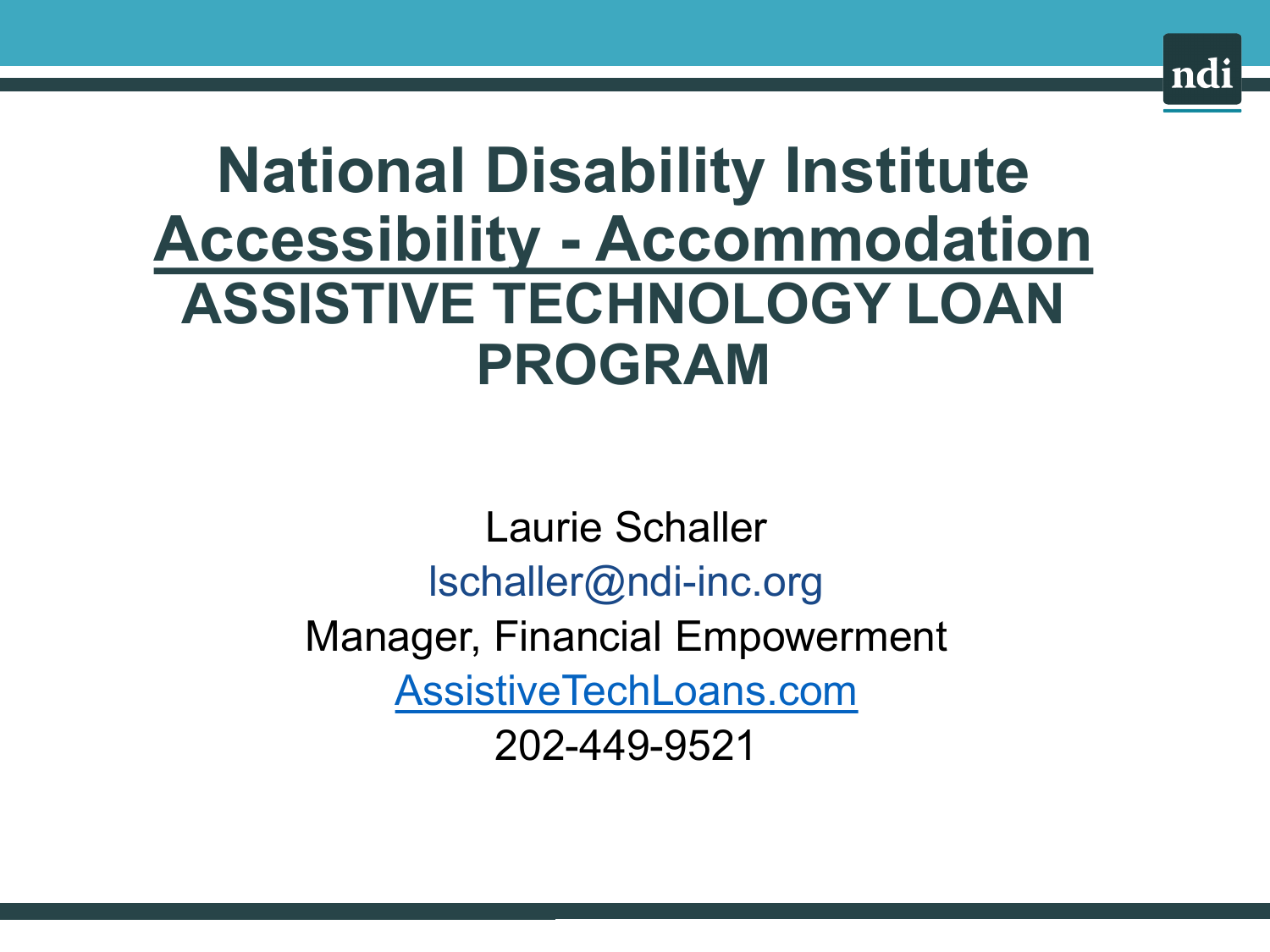

### **Submitting Questions or Technical Difficulties**

**For Q&A:** Please use the Q&A box to send any questions you have during the webinar to Laurie Schaller.

If you are listening by phone and not logged in to the webinar, you may also ask questions by emailing [lschaller@ndi-inc.org](mailto:lschaller@ndi-inc.org).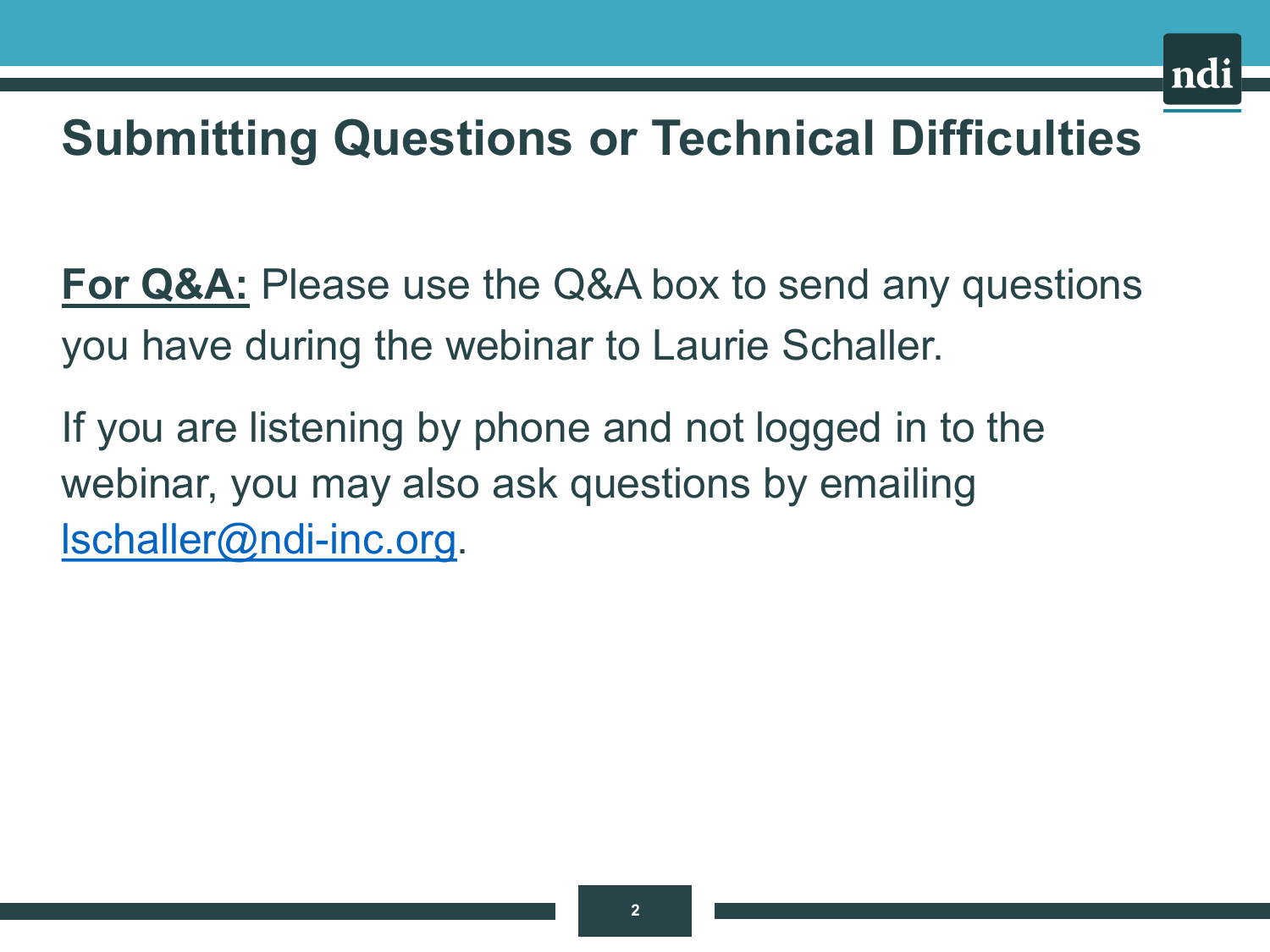# **National Disability Institute (NDI)**

- We envision a society in which people with disabilities have the same opportunities to achieve financial stability and independence as people without disabilities.
- Our Mission is to collaborate and innovate to build a better financial future for people with disabilities and their families.
- [Reliable source of COVID-19 and resilience information and](https://www.nationaldisabilityinstitute.org/financial-resilience-center/)  resources
- [LifeCents Financial Education Tool](https://www.nationaldisabilityinstitute.org/financial-resilience-center/take-action/#lifecents)
- [Free Financial Counseling / Coaching](https://www.nationaldisabilityinstitute.org/financial-resilience-center/take-action/#afcpe)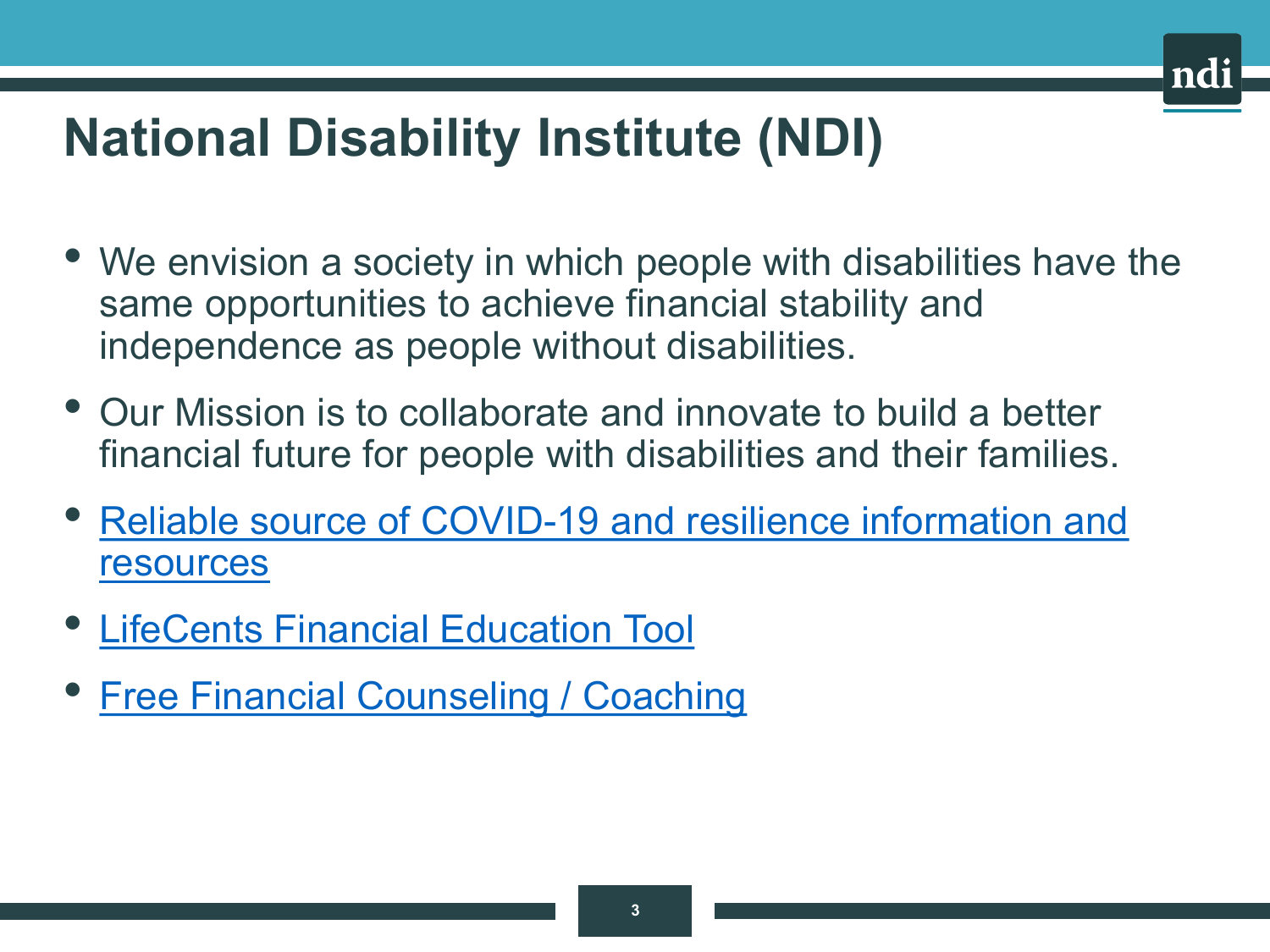### **Orientation Welcome**

Many people are interested in learning more about managing their money effectively, improving their credit and qualifying for affordable loans.

- NDI has prepared this presentation to help you understand what assistive technology is, how to select assistive technology, options for purchasing assistive technology (AT) and how to prepare a spending plan to reach your goals.
- We invite each of you to think of a goal that will take money to obtain or purchase. This presentation will help you reach your goal.
- Participants are not required to apply for a loan.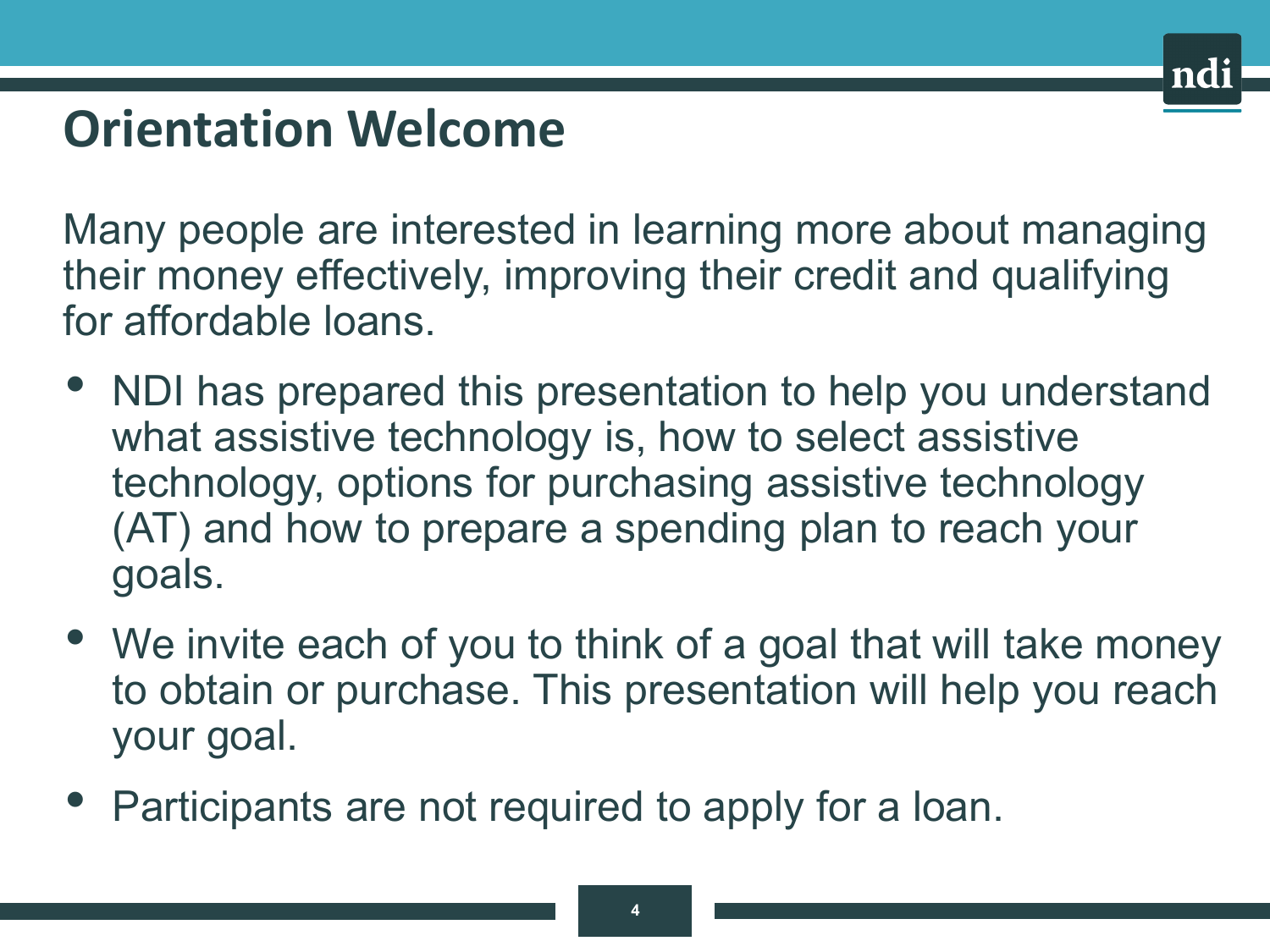### **NDI's AT Loan Program**

- NDI received grant funding through the U.S. Department of Education's Rehabilitation Services Administration;
- NDI partners with Spring Bank and Bryn Mawr Bank to issue and service pre-qualified AT loans from \$500 to \$30,000 in New Jersey and New York to help people purchase the AT they need;
- NDI buys down the interest rate to 6% and 4% interest;
- NDI has deposited funds with these banks to guarantee defaults;

**Our services include:** outreach and promotional webinars, financial education and guidance on spending plan development, referrals to financial counseling or programs that can help people get assistive technology.

• NDI's repayment rate is 100%

*The contents of this orientation were developed under a grant from the Department of Education. However, the content does not necessarily represent the policy of the Department of Education, and you should not assume endorsement by the Federal Government.*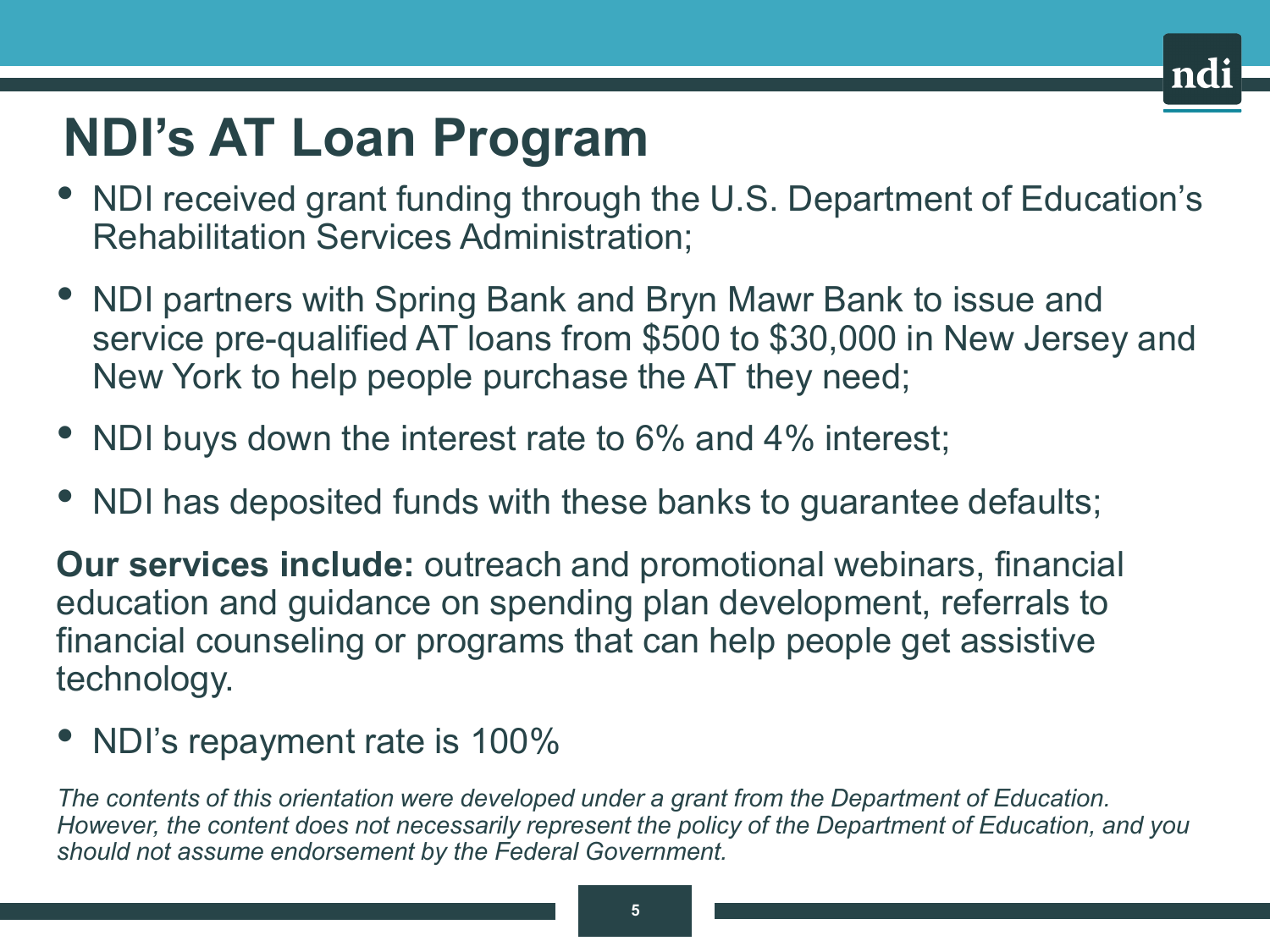# **What is Assistive Technology?**

Assistive technology (AT) is any technology, accommodation or accessible feature that can help a person perform an action that a person who does not have a disability, can typically do.

- AT ranges from hearing and vision aids, smart home systems, smart phones, stair climbers, standing wheelchairs, home or vehicle modifications, adaptive recreational equipment, accessible housing pods and business equipment.
- [Our site spotlights new AT equipment and products](https://www.nationaldisabilityinstitute.org/financial-wellness/assistive-technology-loan-program/)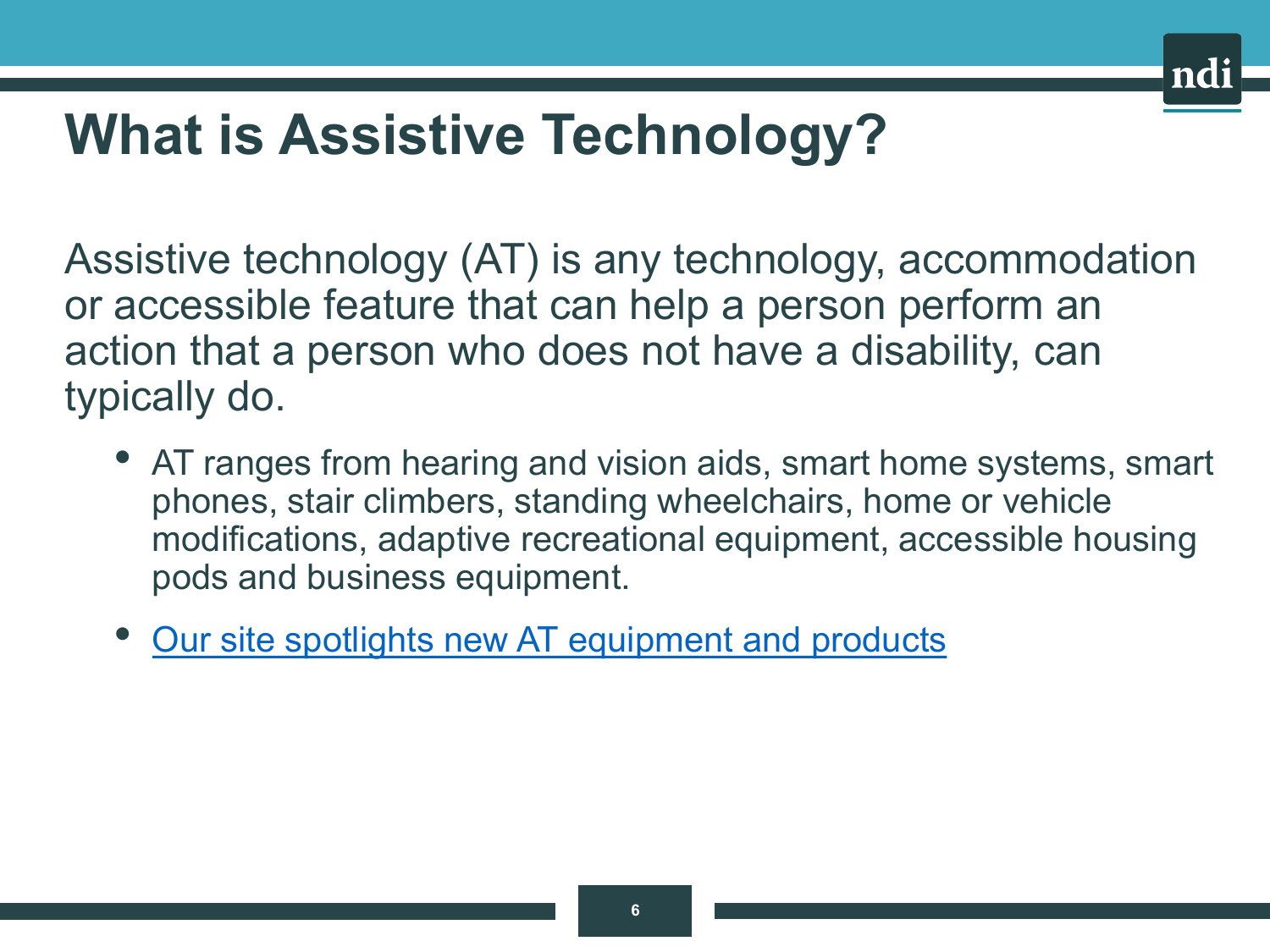# **NDI AT Resource Guides**

- The NDI AT Resource Guides list grants, lending programs and other service providers who can help you select the best and most cost-effective AT to meet your needs;
- There are AT Demonstration programs listed where you can try out or borrow AT, sometimes - indefinitely;
- There are AT assessment services that can help you evaluate AT to meet your needs, abilities and activity levels and environment.

#### **[Assistive Technology Guide for New York](https://www.nationaldisabilityinstitute.org/at-loan-guide-ny/)**

**[Assistive Technology Guide for New Jersey](https://www.nationaldisabilityinstitute.org/at-loan-guide-nj/)**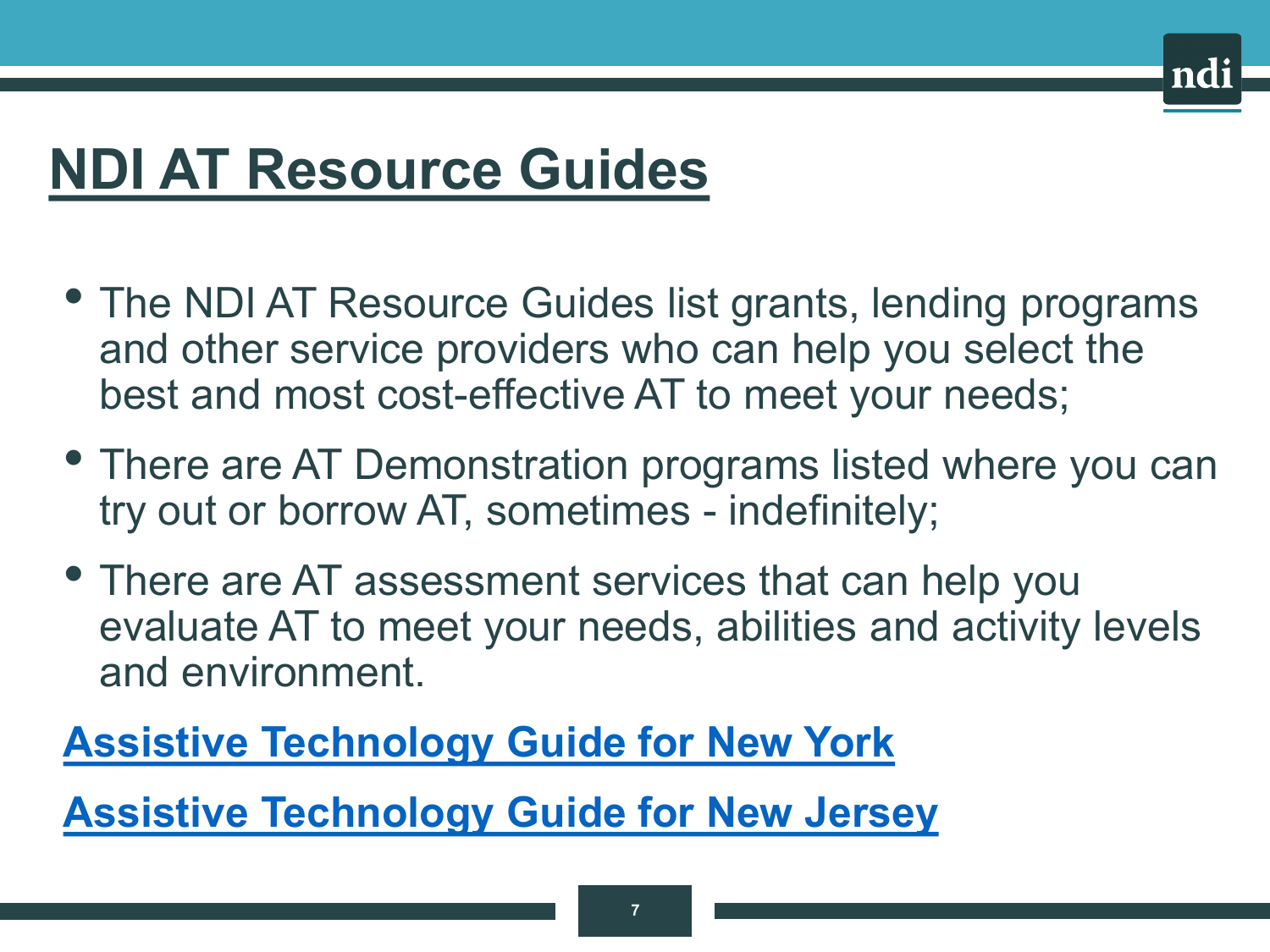

# **Sources of AT Funding - Grants**

**School districts** may be responsible for providing AT devices for students with disabilities.

• Such devices must be part of a student's Individual Education Plan (IEP).

**Health Insurance:** Generally speaking, a health insurer will only pay for a device that's medically necessary.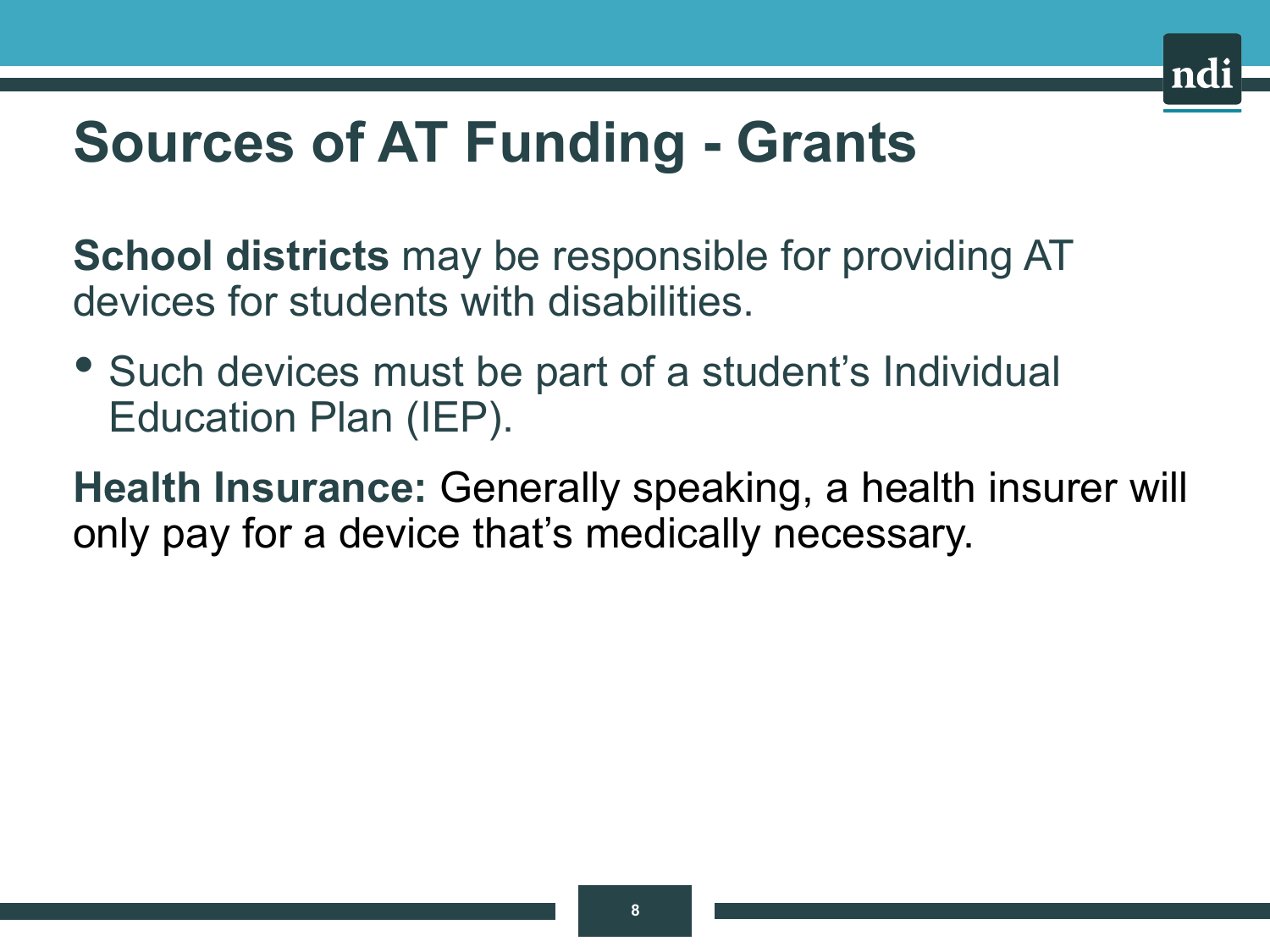

# **Employment and AT Funding**

State Vocational Rehabilitation Service Agencies, the Commission for the Blind and the Department of Labor and an employer may pay for AT devices for people who have education and/or employment goals.

#### [Department of Labor](https://www.careeronestop.org/LocalHelp/AmericanJobCenters/american-job-centers.aspx)

- New Jersey
	- [Division of Vocational Rehabilitation Services \(DVRS\)](https://www.nj.gov/labor/career-services/special-services/individuals-with-disabilities/)
	- o [New Jersey Commission for the Blind and Visually Impaired \(CBVI\)](https://www.state.nj.us/humanservices/cbvi/)
- New York
	- o [Adult Career and Continuing Education Services-Vocational](http://www.acces.nysed.gov/vr)  Rehabilitation (ACCES-VR)
	- o [New York State Commission for the Blind \(NYSCB\)](https://ocfs.ny.gov/programs/nyscb/)

**Drawback:** Like a lot of other funders, they look for the least expensive alternative.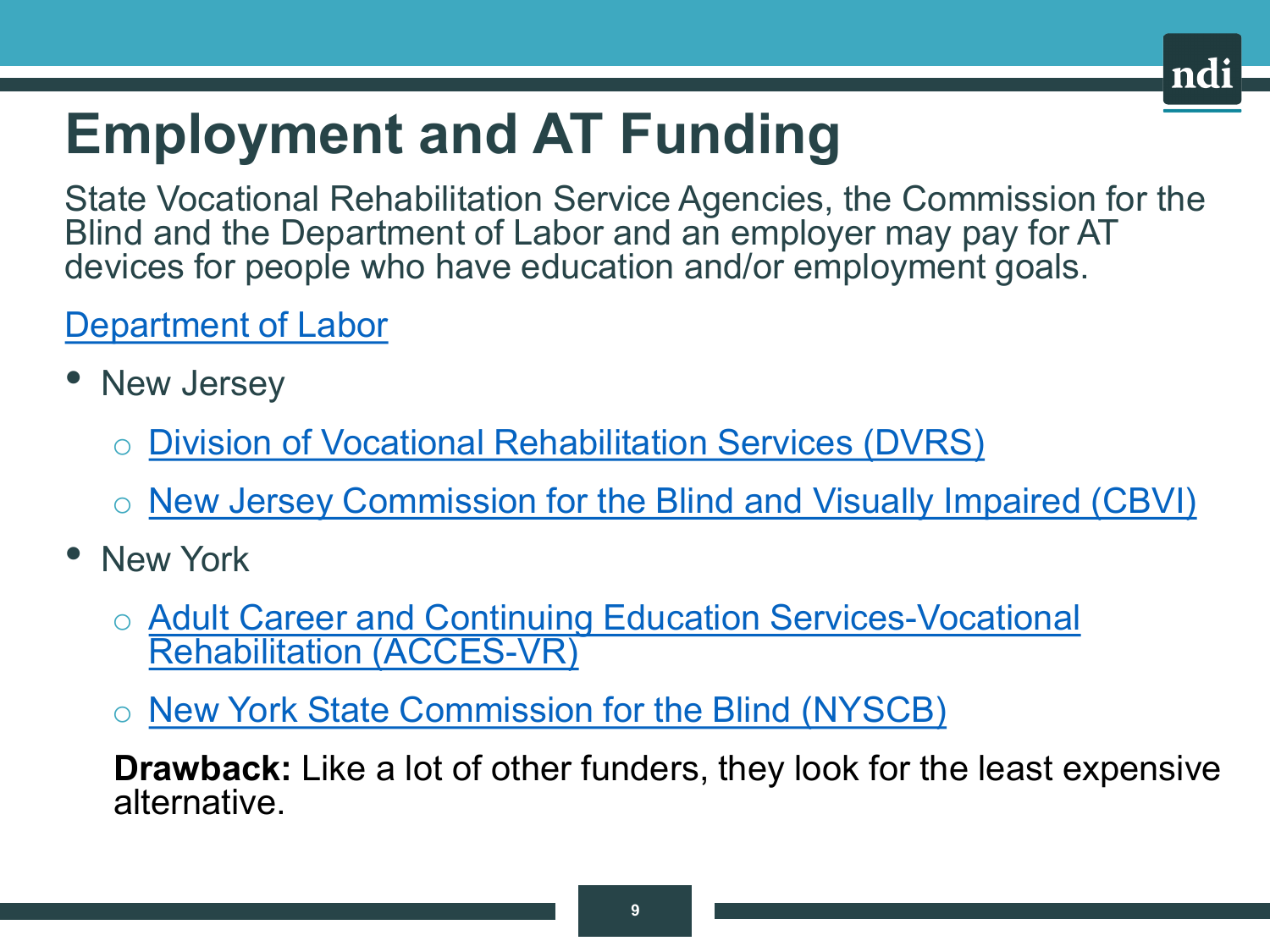

# **SSI & Medicaid Savings Limits**

SSI and many types of Medicaid have resource limits of \$2,000 for an individual, \$3,000 for a couple; may be more for larger households.

However, there are protected savings opportunities available that allow SSI beneficiaries to save more and continue to receive SSI benefits and Medicaid.

- Family Self-Sufficiency (FSS) through HUD;
- Individual Development Accounts (IDA) for home purchase, business start-up or education;
- Plan for Achieving Self-Support (PASS) to save income towards employment goal expenses; and
- Achieve a Better Life Experience: (ABLE Act)

[SSA information on protected savings.](http://www.socialsecurity.gov/ssi/text-resources-ussi.htm)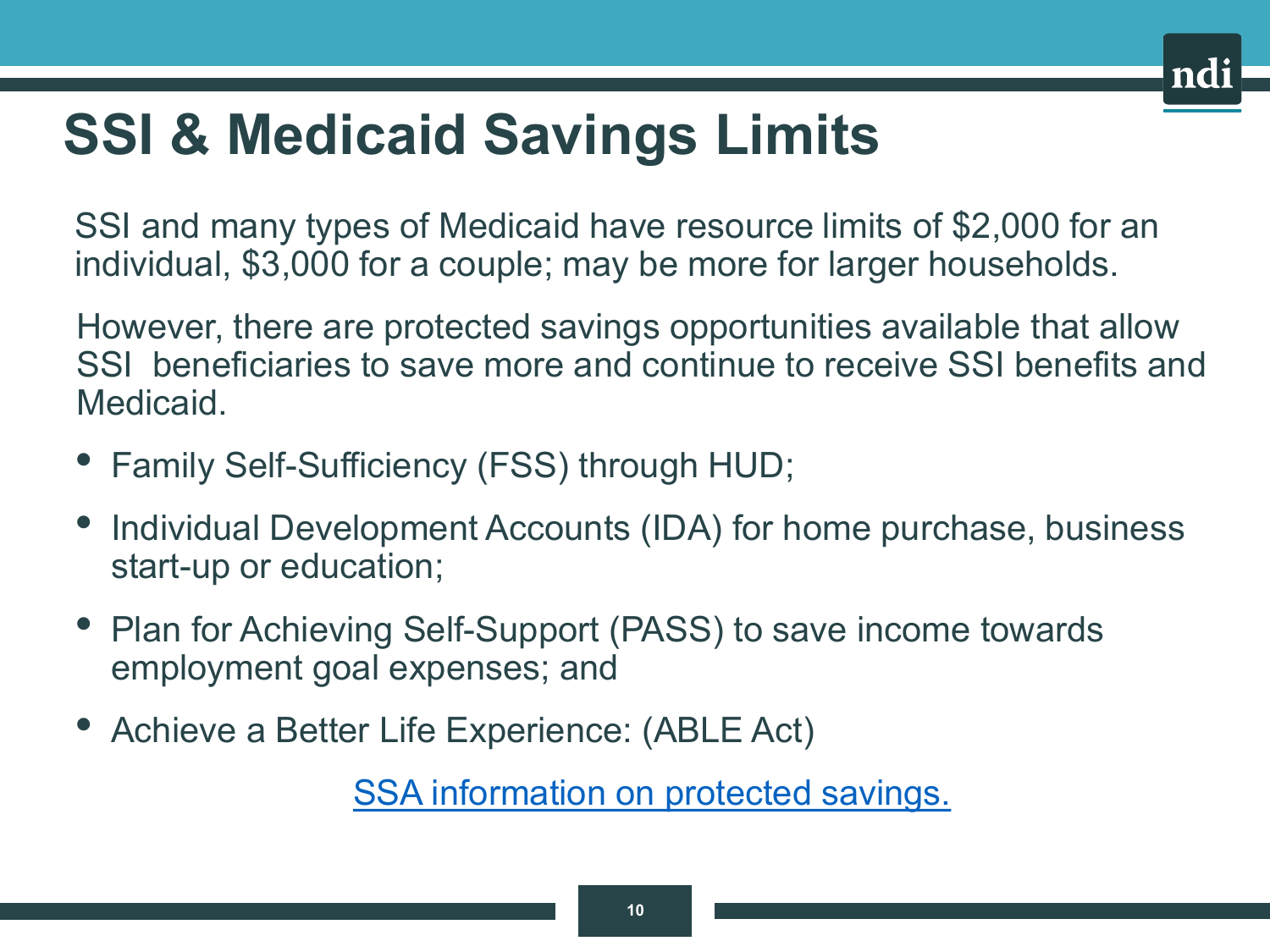### **ABLE Act**

A person who has a disability since before age 26, may open an ABLE savings /investment accouńt at any age.

New Jersey and New York offer ABLE savings accounts; other ABLE plans are available to choose from too.

- o Savings up to \$100,000 does not count towards the **SSI resource limit of \$2,000.**
- o Any amount of Savings does not impact any type of **Medicaid** eligibility.

An ABLE account owner, friends and family, Special Needs or Pooled Trust or a 529 college savings plan may **contribute** up to \$16,000 into<br>ABLE annually.

An ABLE account owner who works and does not have contributions deposited into a retirement account may contribute up to an additional \$12,880 from their employment **earnings** into their ABLE account.

This can total **\$28,880 for 2022!**

[The ABLE National Resource Center Provides Free Information](https://www.ablenrc.org/)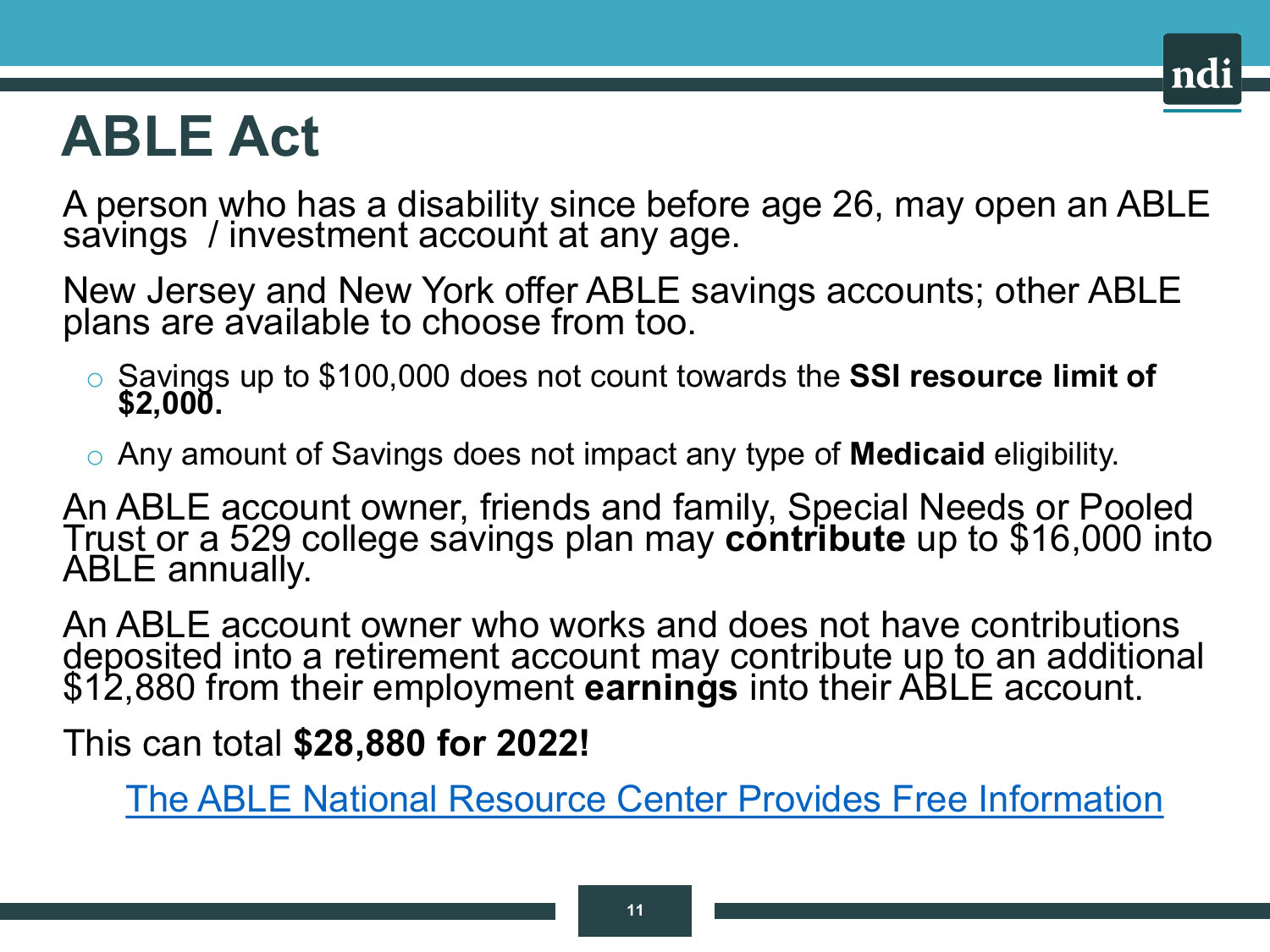# **Practice Spending Plan**

- You may complete a spending plan even if you do not want to apply for a loan;
- People who have completed the spending say this has helped them to understand how much of a loan they can afford and/or how much they can regularly save.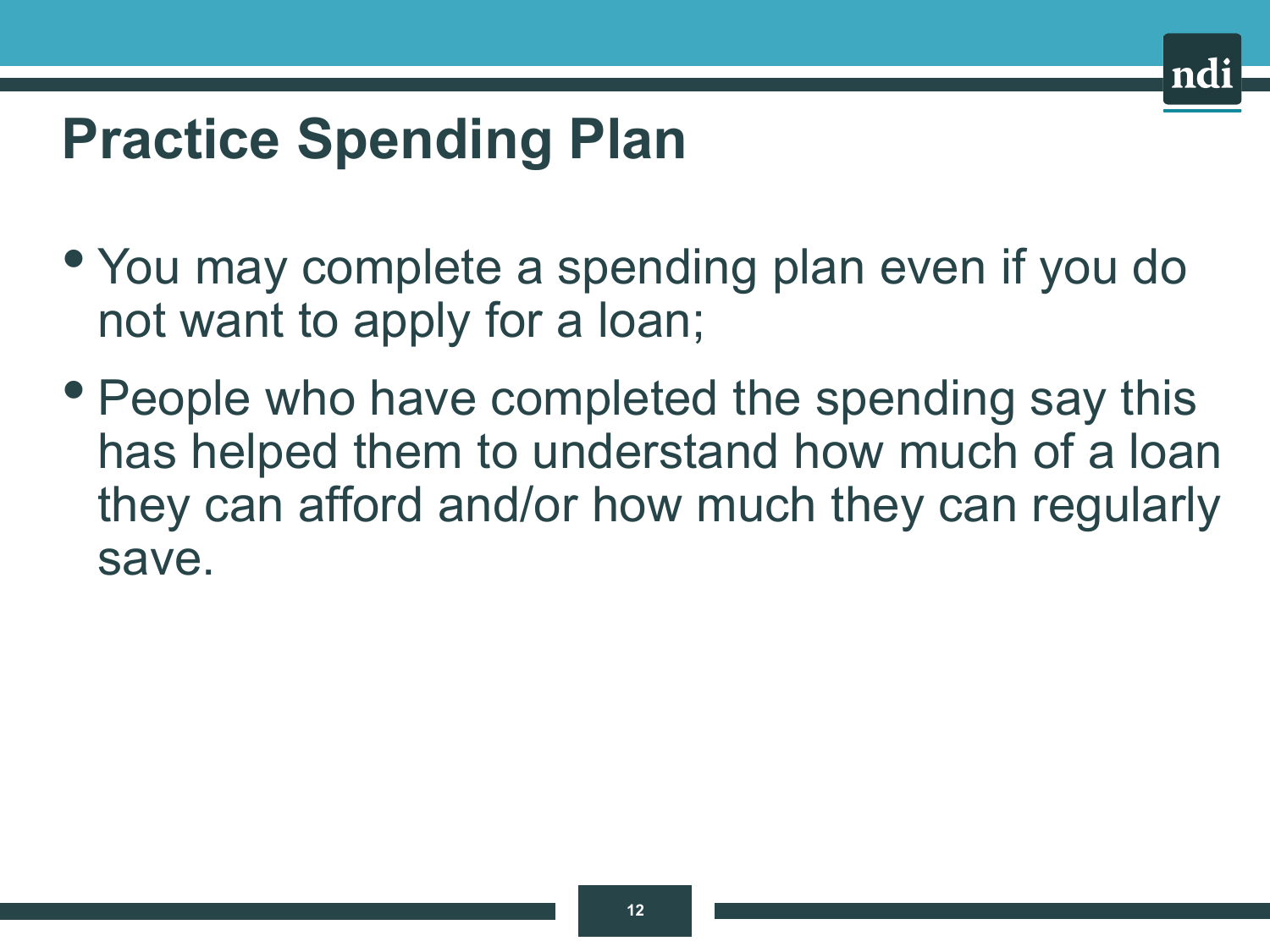# **Spending Plan**

Generally the spending plan list is arranged in terms of priorities. So, the first thing to pay each month is rent or mortgage.

• We all have choices regarding priorities but paying rent and utilities on time helps a person to stay in their home.

Each Spending Plan line item will need an entry.

- For example: If you paid your mortgage and do not have a home equity loan, trailer or lot rent, enter \$0.
- If you have a monthly housing expense as listed above, enter that monthly amount that you pay.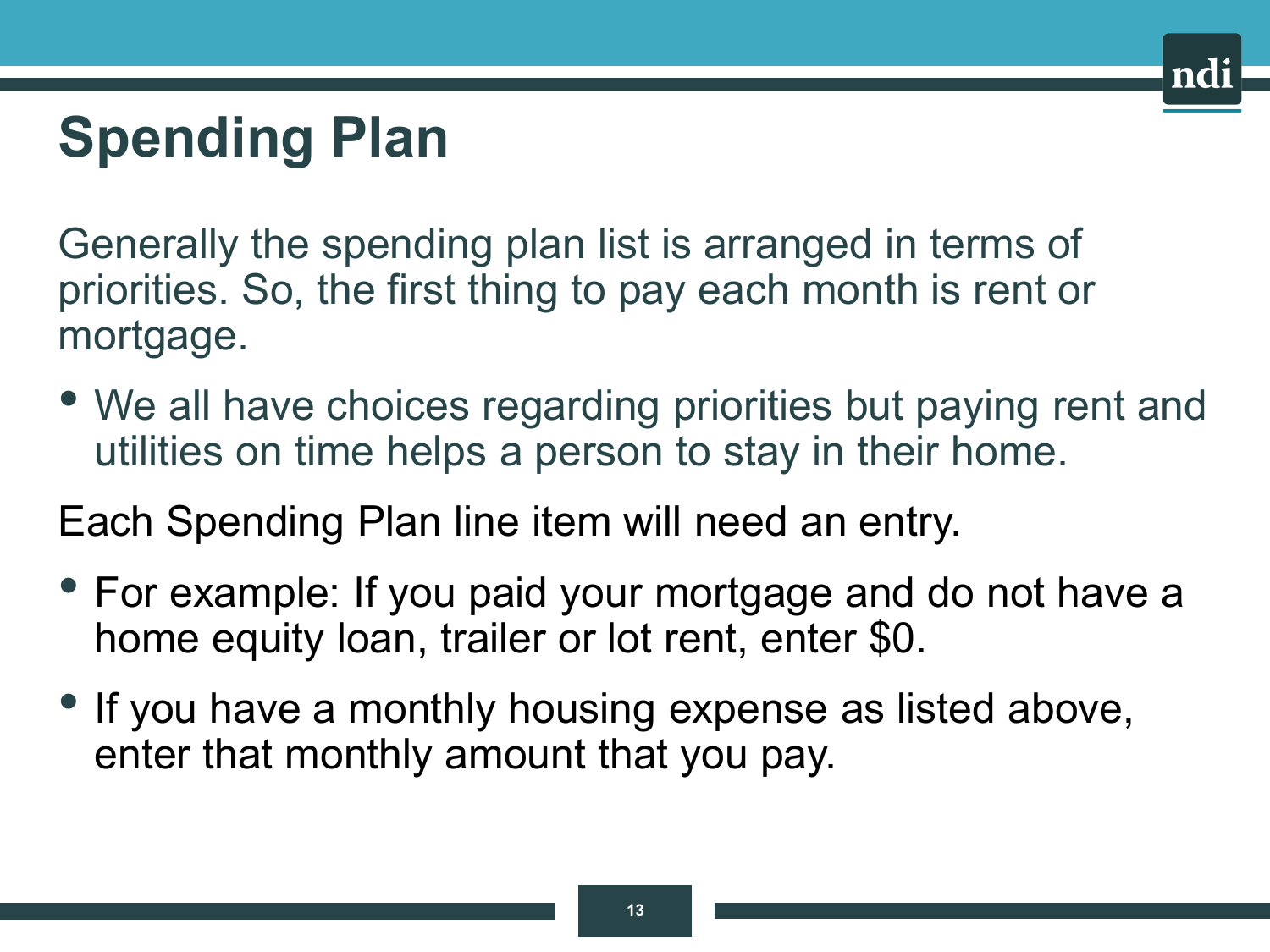# **Example Spending Plan**

| Rent / Mortgage                              | \$500 | Child Support / Alimony paid                    | \$0     |
|----------------------------------------------|-------|-------------------------------------------------|---------|
| Household Repairs \$100 - \$300              | \$50  | Personal Care (haircuts, salon, nails, tattoos) | \$35    |
| Property / School Taxes                      | \$200 | Entertainment                                   | \$40    |
| Heat / Air Conditioning                      | \$100 | Laundry                                         | \$0     |
| Electricity                                  | \$124 | Newspapers / Magazines / Books                  | \$2     |
| Water                                        | \$13  | Pet Food and Veterinary                         | \$40    |
| Groceries (\$338 per adult)                  | \$338 | Gifts                                           | \$20    |
| Insurance (auto / homeowners / life)         | \$63  | Tobacco / Alcohol / Lottery                     | \$10    |
| Medical (premium & co-payments)              | \$40  | Church / Charities                              | \$40    |
| Telephone / Cell                             | \$74  | Rent To Own                                     | \$0     |
| Cable / internet                             | \$0   | Banking / Money Order fees                      | \$0     |
| Auto Ioan                                    | \$303 | <b>Emergency Savings</b>                        | \$20    |
| Auto repairs (\$80)                          | \$80  | Other: lessons                                  | \$30    |
| Transportation Costs (parking, fare,<br>gas) | \$90  | Other                                           | \$0     |
| Clothing (\$50 - \$100 per person)           | \$50  | <b>Total Monthly Expenses</b>                   | \$2,222 |
| Day Care / baby sitter                       | \$0   |                                                 |         |
| Tuition / after school activities            | \$0   |                                                 |         |

ndi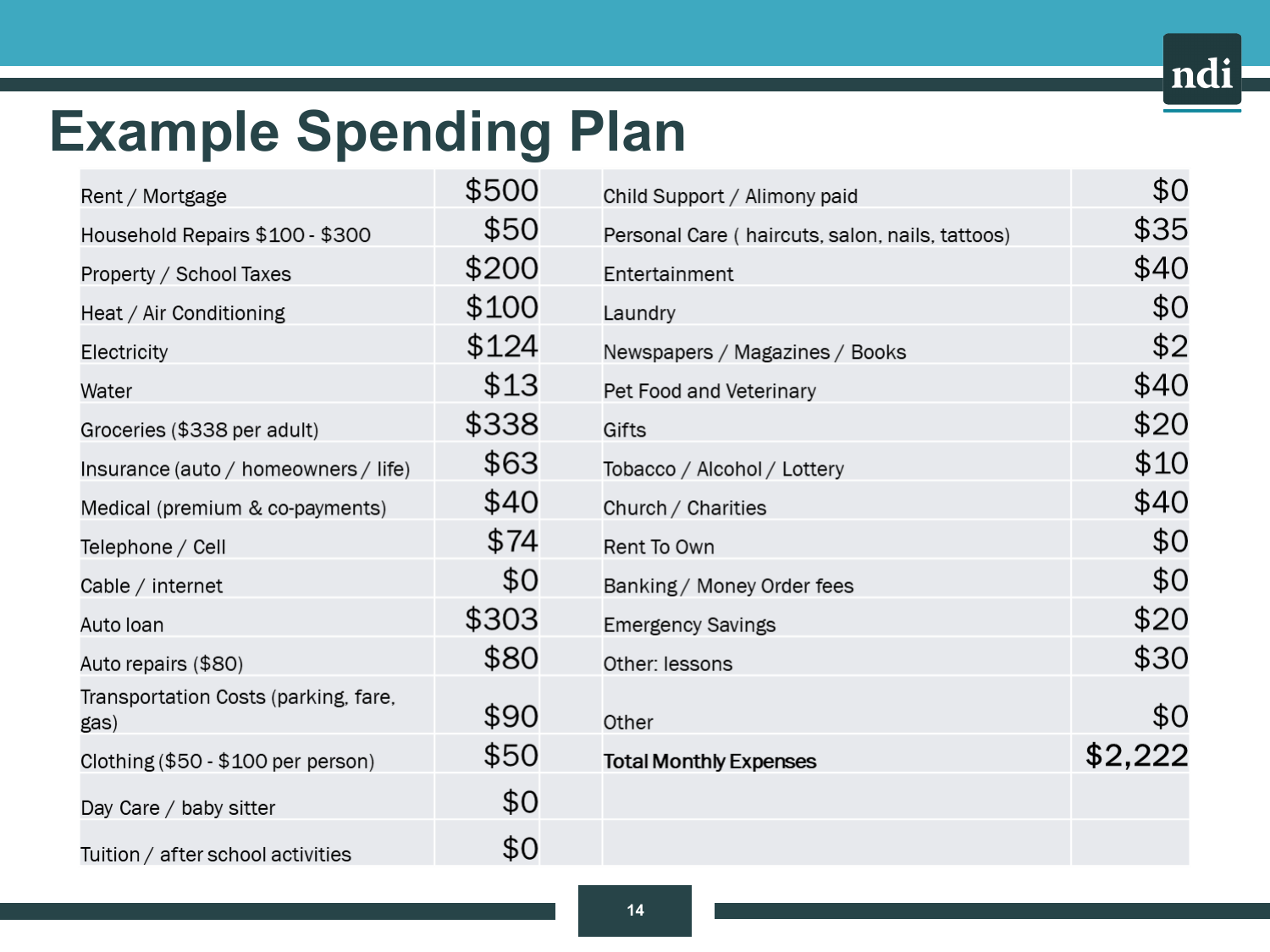### **Rent**

- If your rent is more than 30 percent of your income, you may want to see if you are eligible for rental assistance;
	- o A county may have a long waiting list, but a nearby county may have a shorter waiting list for services.
- Some housing options are specifically designed to accommodate persons with disabilities and their family members; rent may be reduced based on your income.

[U.S. Department of Housing and Urban Development \(HUD\)](https://www.hud.gov/topics/rental_assistance)  Rental Assistance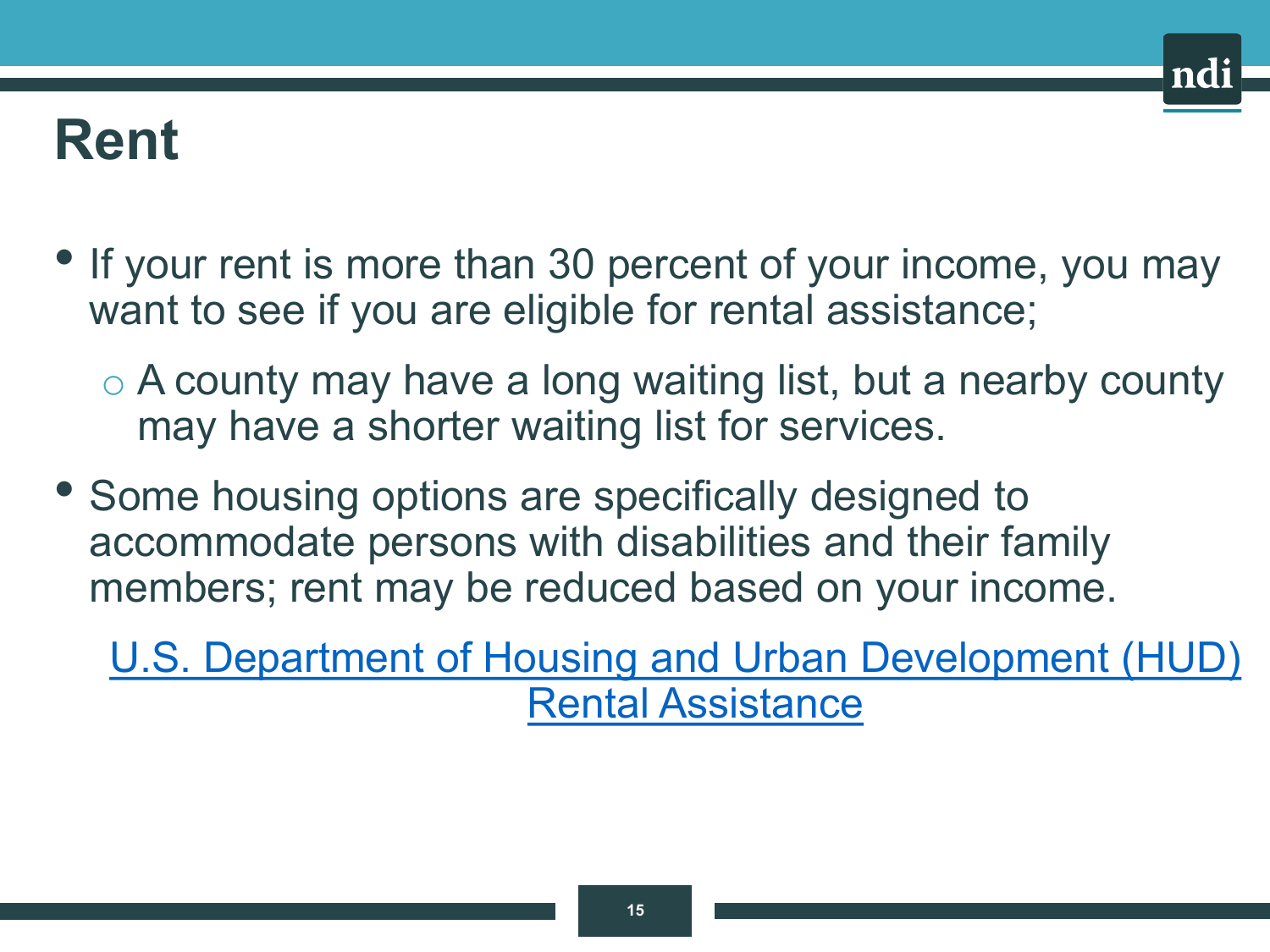# **Mortgage Concerns?**

- Is you interest rate high?
- Is your house worth less than the mortgage?
- Have you lost your job and are worried about making your monthly payments?

[Free help is available](https://www.hud.gov/topics/avoiding_foreclosure)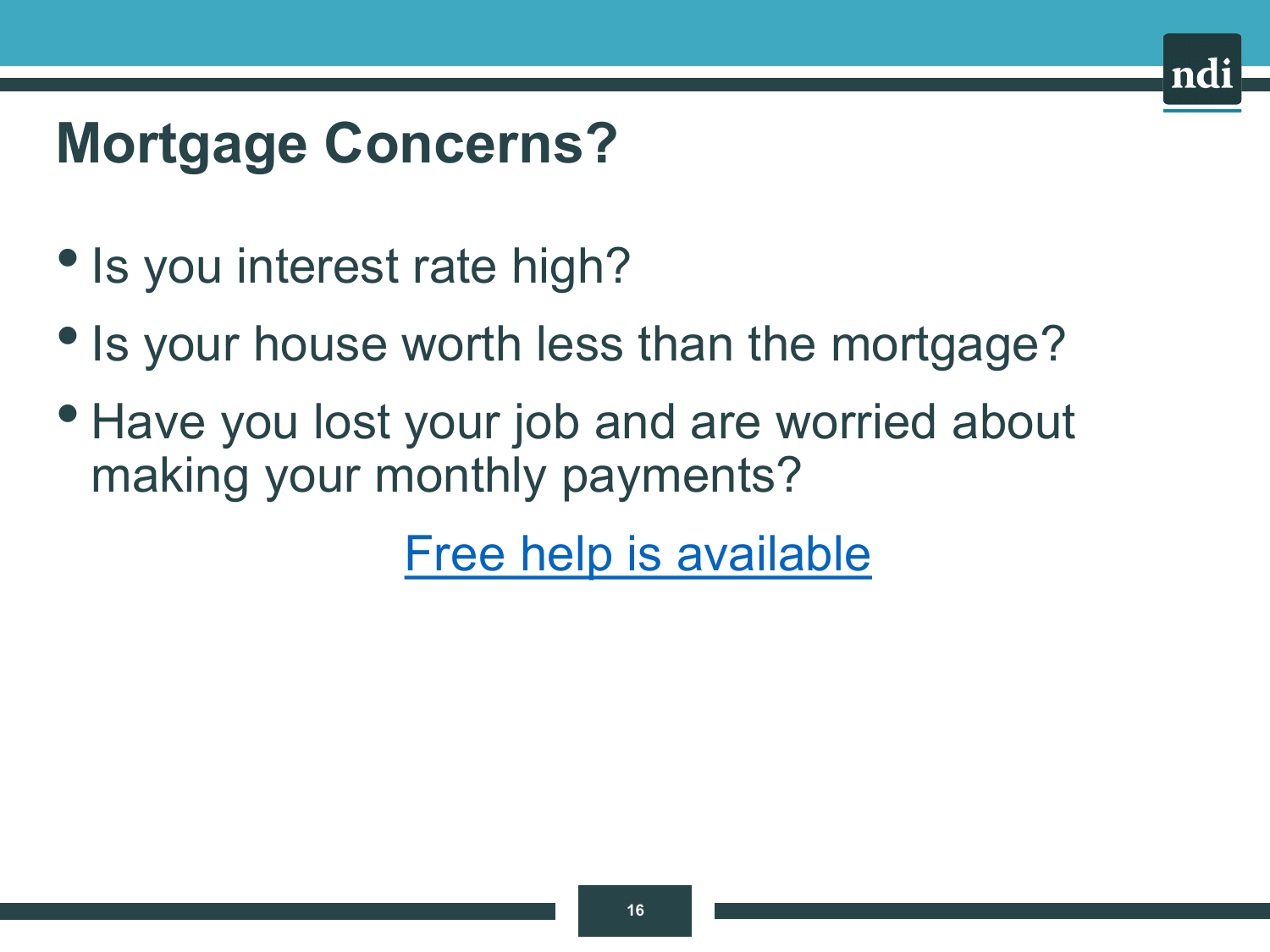### **AT / Accessible Home Modification**

- You may be able to find home modification funding through a Housing and Urban Development (HUD) grant, your County Department of Health and Human Services or Rural Housing Development.
- There are also grants for weatherization if you need insulation, a new heater or an air conditioner.
- With this help, you may be able to reduce your loan amount and/or save money.
- These resources are listed in the [NDI AT Resource Guides.](https://www.nationaldisabilityinstitute.org/financial-wellness/assistive-technology-loan-program/)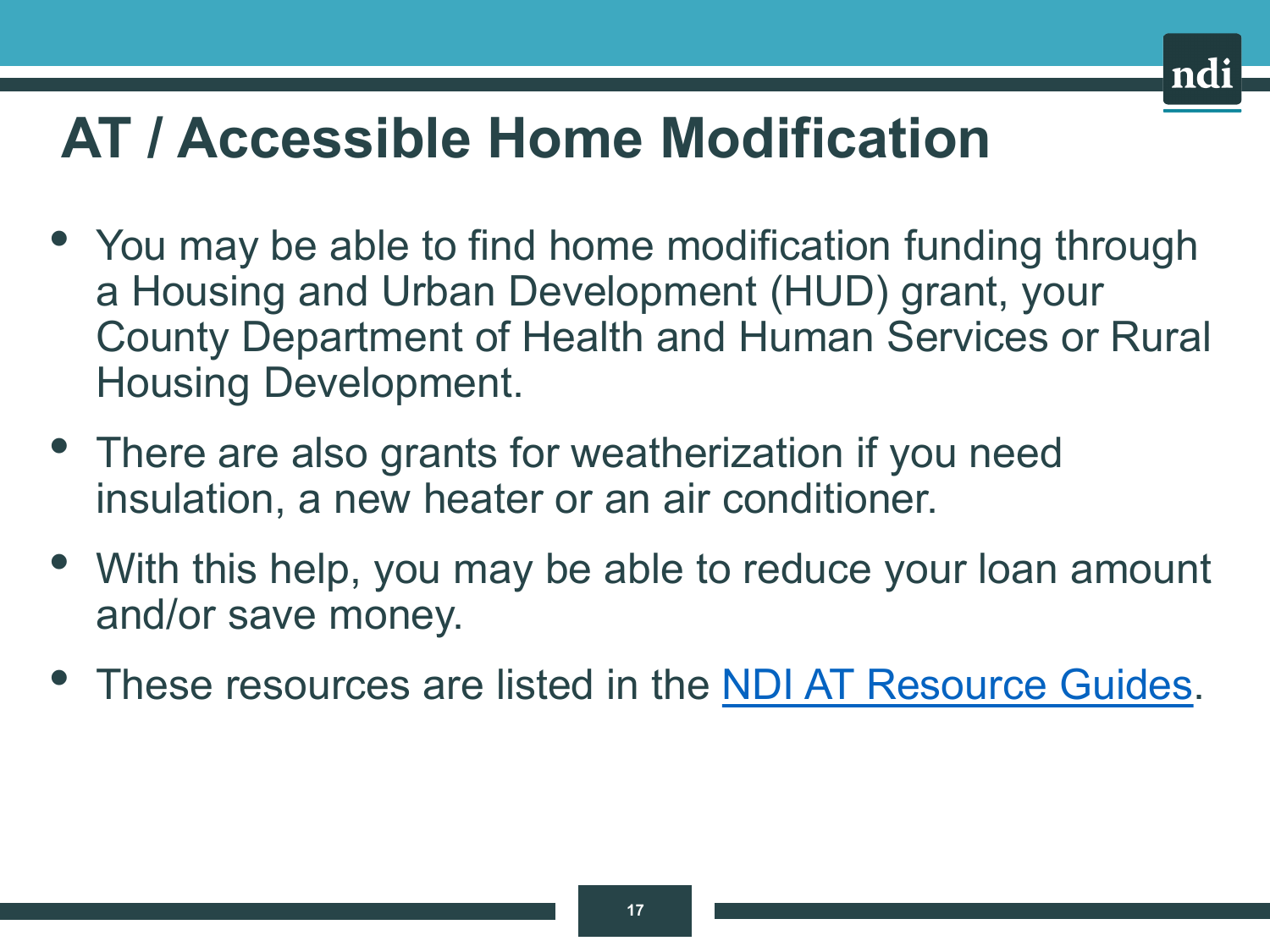# **Household Repairs**

It is important to perform regular maintenance on a house.

- If your home is new, you can start saving to replace your roof or heating unit in the future.
- How much do you spend and need to save each month for future repairs?

#### **Savings Tip:**

You may want to check with your tax preparer to learn what expenses may be tax-qualified such as insulation, window replacement or replacement of more energy efficient appliances like heating and cooling units or home modifications.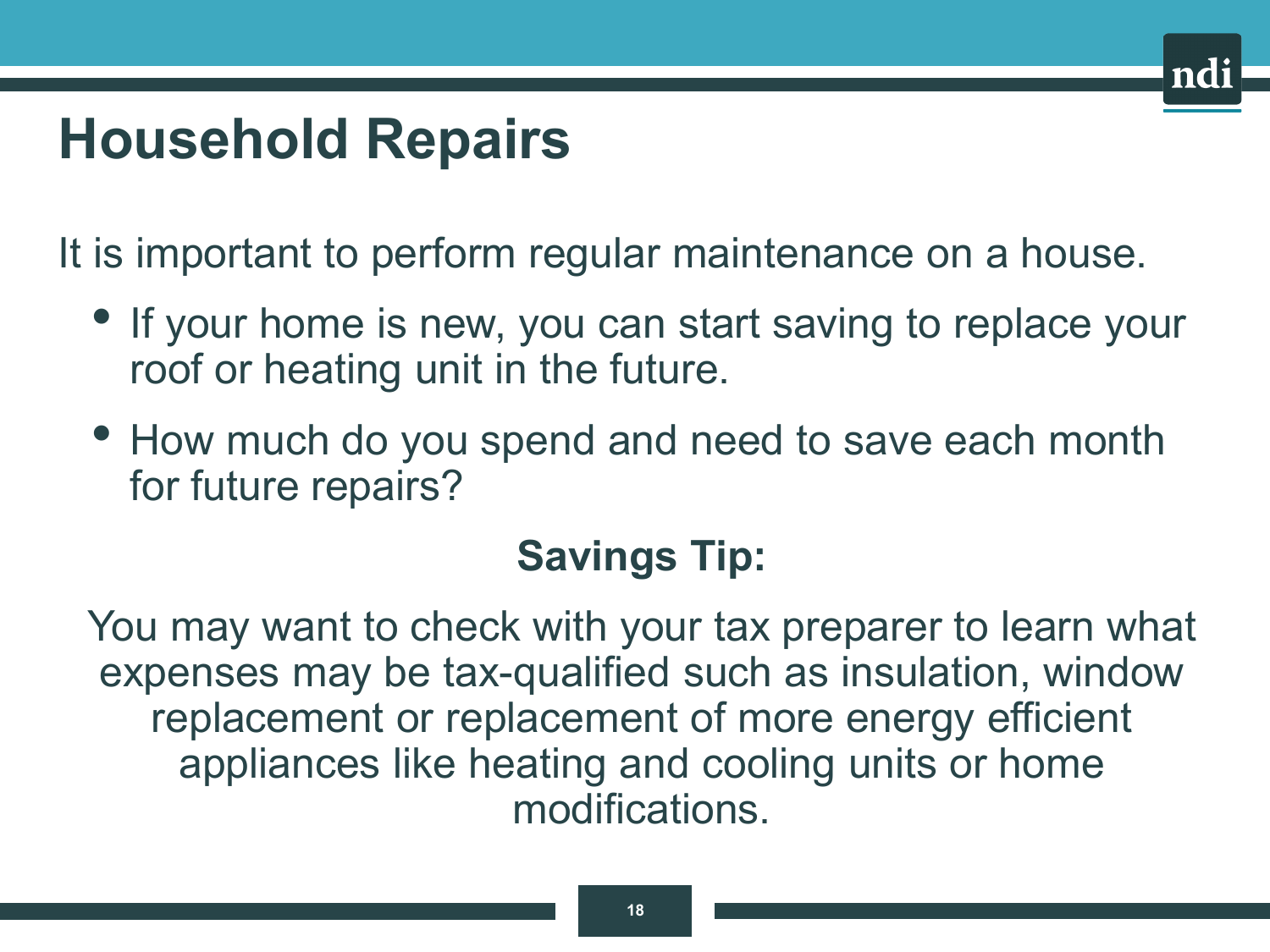### **Property and School Taxes**

If you own a home, total up your property, school, and local taxes and then divide by 12.

- Enter that amount into your budget.
- If taxes are already included in your mortgage payment enter \$o.

### **Savings Tip:**

Does your state offer a school tax reduction program? You can ask your town assessor. Also, if you think your property taxes are too high, you can ask the assessor what steps you can take to try reduce them.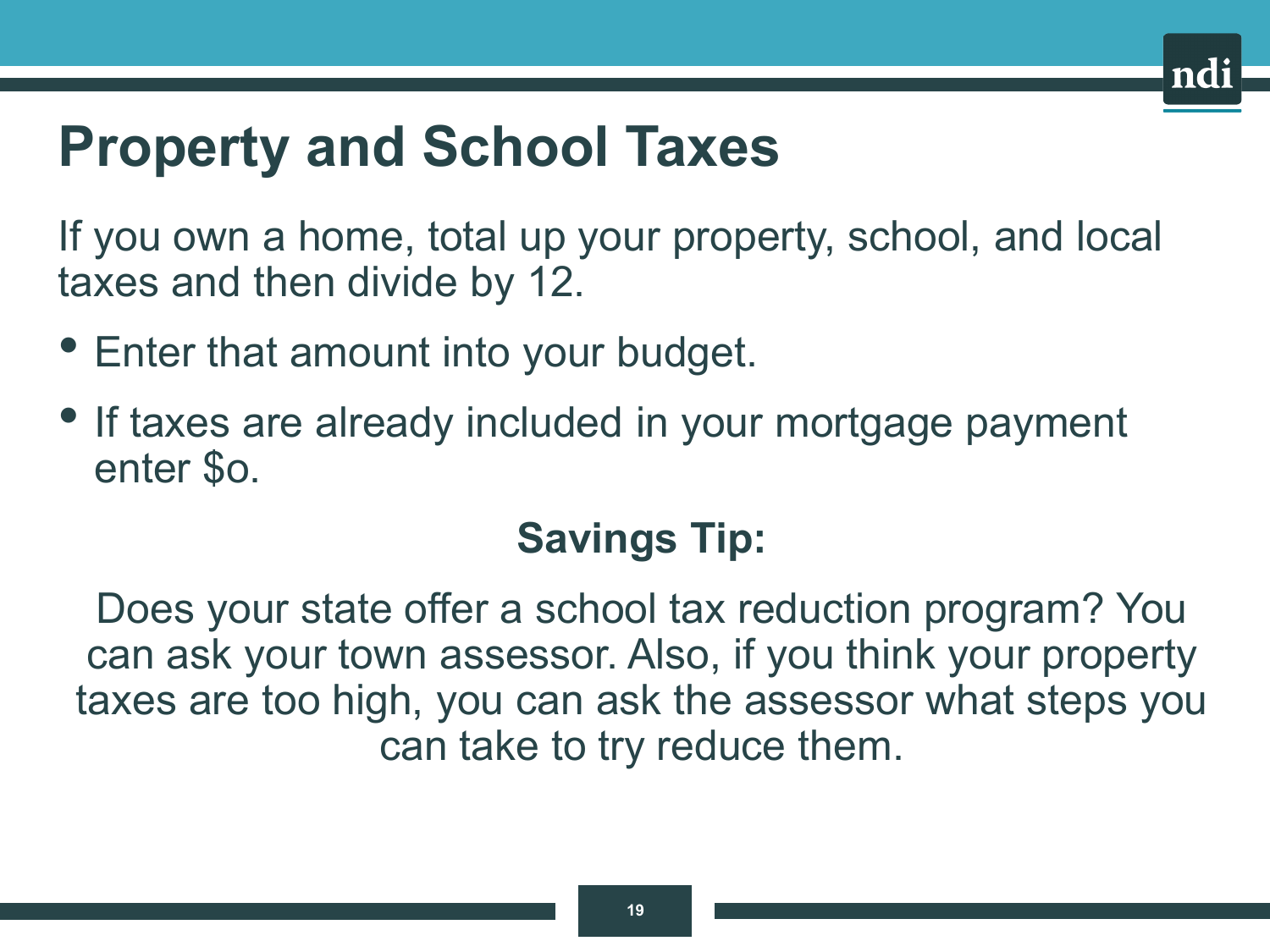### **Utilities**

Enter the monthly average for your heat and or electric bills.

### **Savings Tips:**

nd:

Utility companies offer budget balance billing programs that allow billing to be averaged so that the bill stays about the same each month. This can make it easier to pay bills timely.

[You may also be eligible for LI-HEAP, which can help to pay](http://www.benefits.gov/benefits/benefit-details/623) utility bills.

Your utility company may have special programs for people with disabilities. Ask your local utility company or reach out to:

[New Jersey Public Utilities Board](https://en.wikipedia.org/wiki/New_Jersey_Board_of_Public_Utilities)

[New York Public Service Commission](https://en.wikipedia.org/wiki/New_York_Public_Service_Commission)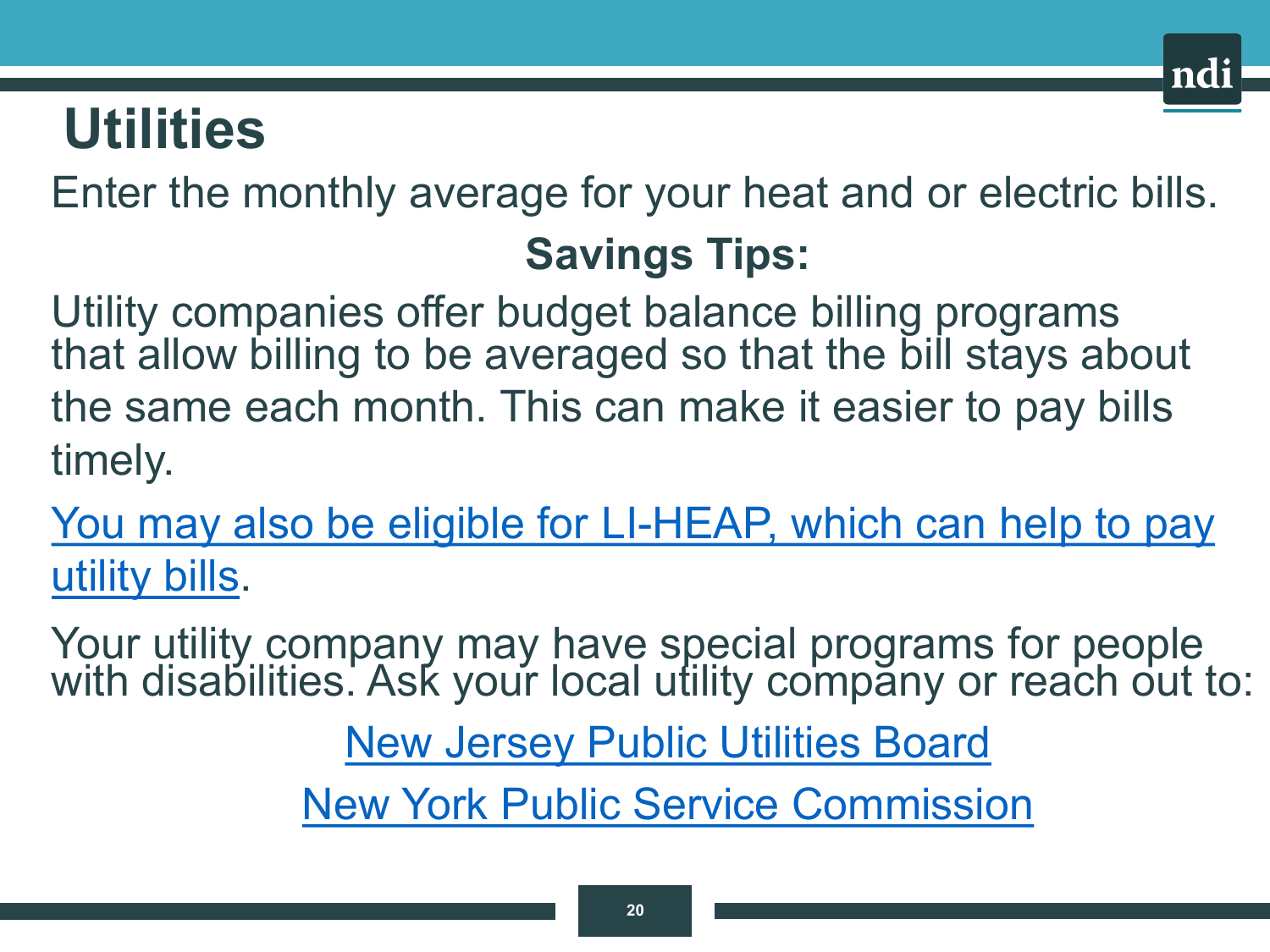### **Groceries**

The USDA suggests that a household spends \$338 on food for one adult per month.

- There are extra costs such as toilet tissue and shampoo.
- Many people make purchases at vending machines, convenience stores and other places.
	- o This spending needs to be included somewhere in the spending plan.

You may want to track your receipts for one month to know what your average grocery costs are.

> [SNAP NJ](https://www.nj.gov/humanservices/njsnap/) [SNAP NY](https://www.ny.gov/services/apply-snap)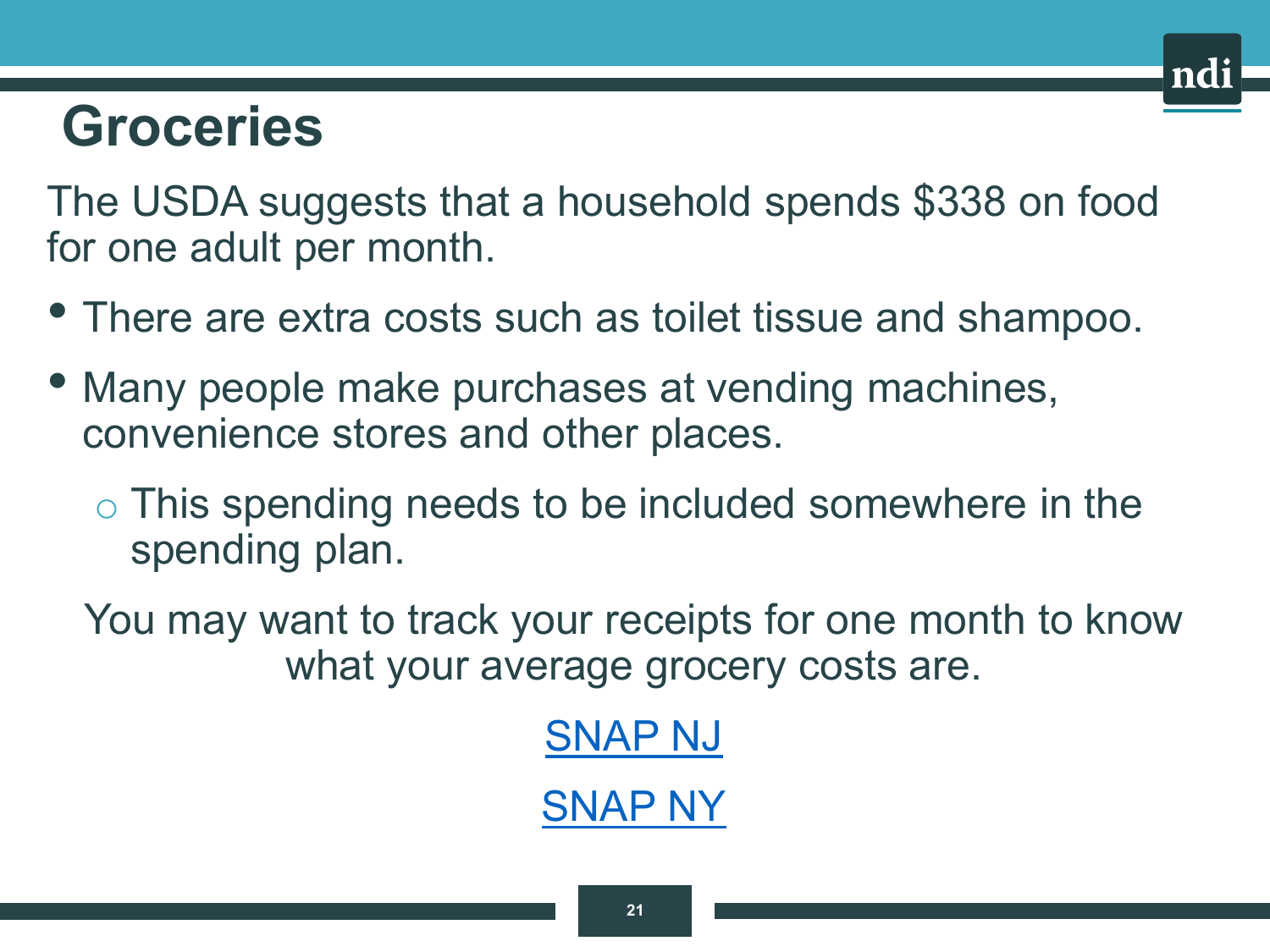### **Insurance**

Insurance is another area where you may need to add up all the different types of insurance premiums you have. Then divide that total by 12.

• Remember to get an insurance quote for your new AT.

### **Savings tips**:

When a person gets rental / homeowner's and auto insurance at the same insurance company, they may save money with multiple policy discounts.

By taking a defensive driving class, a person can save up to 10 percent on auto insurance for three years.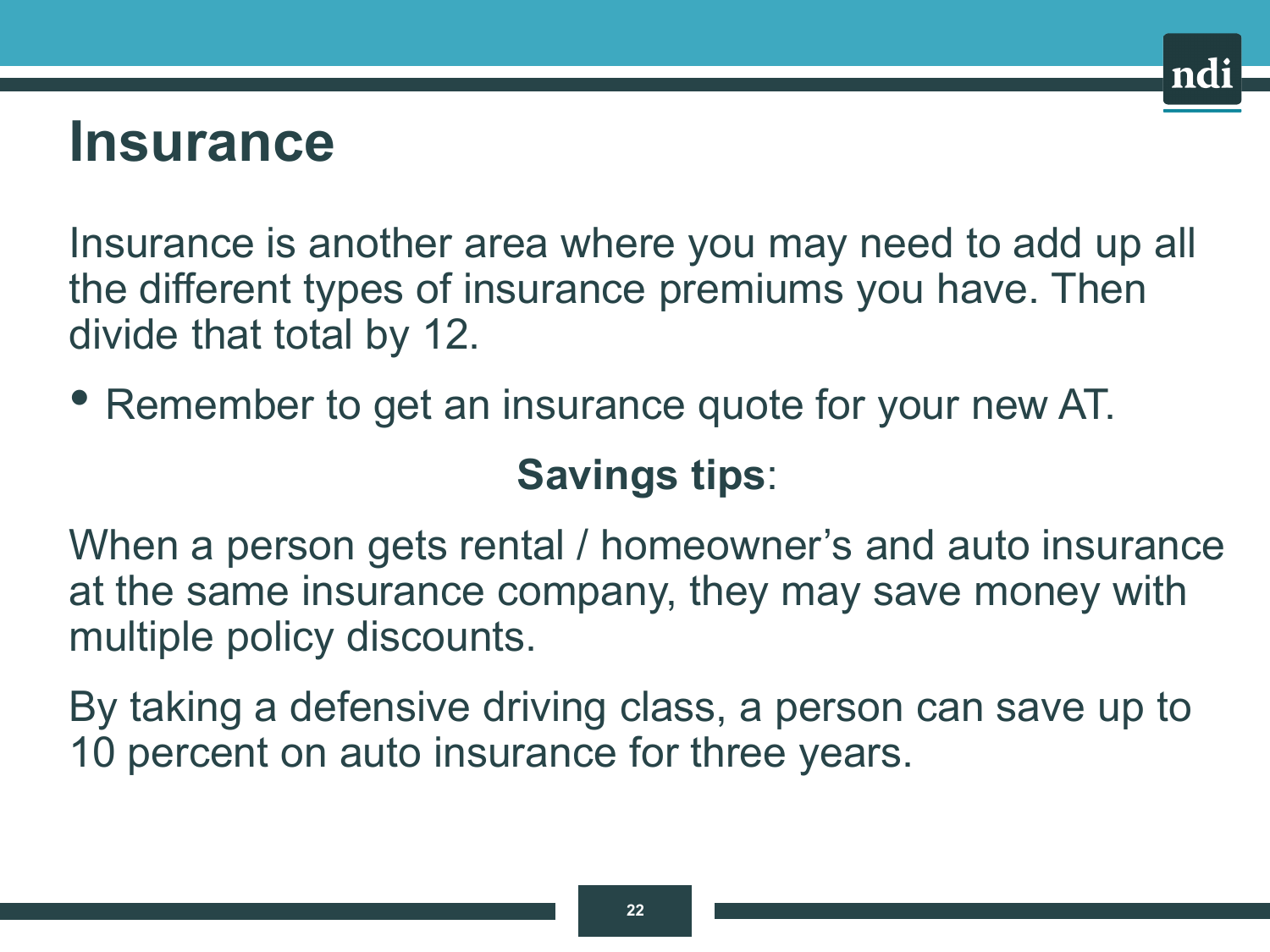# **Medical Expenses**

Add up any out-of-pocket costs for medical co-pays and prescription costs and again, divide by 12 to get an average cost per month.

- If you do not have medical insurance, you can learn of your options, including free or low-cost plans, available in your state through [Healthcare.gov.](https://www.healthcare.gov/)
- Individuals who have a disability and are employed and are eligible for SSI and/or SSDI may be eligible for Medicaid and Medicaid Buy In which allows for increased earnings, savings and may even pay for Medicare Part B Premium each month:

#### [NJ WorkAbility](https://www.state.nj.us/humanservices/dds/services/workability/)

[NY Medicaid Buy-in Program for Working People with Disabilities](https://www.health.ny.gov/health_care/medicaid/program/buy_in/)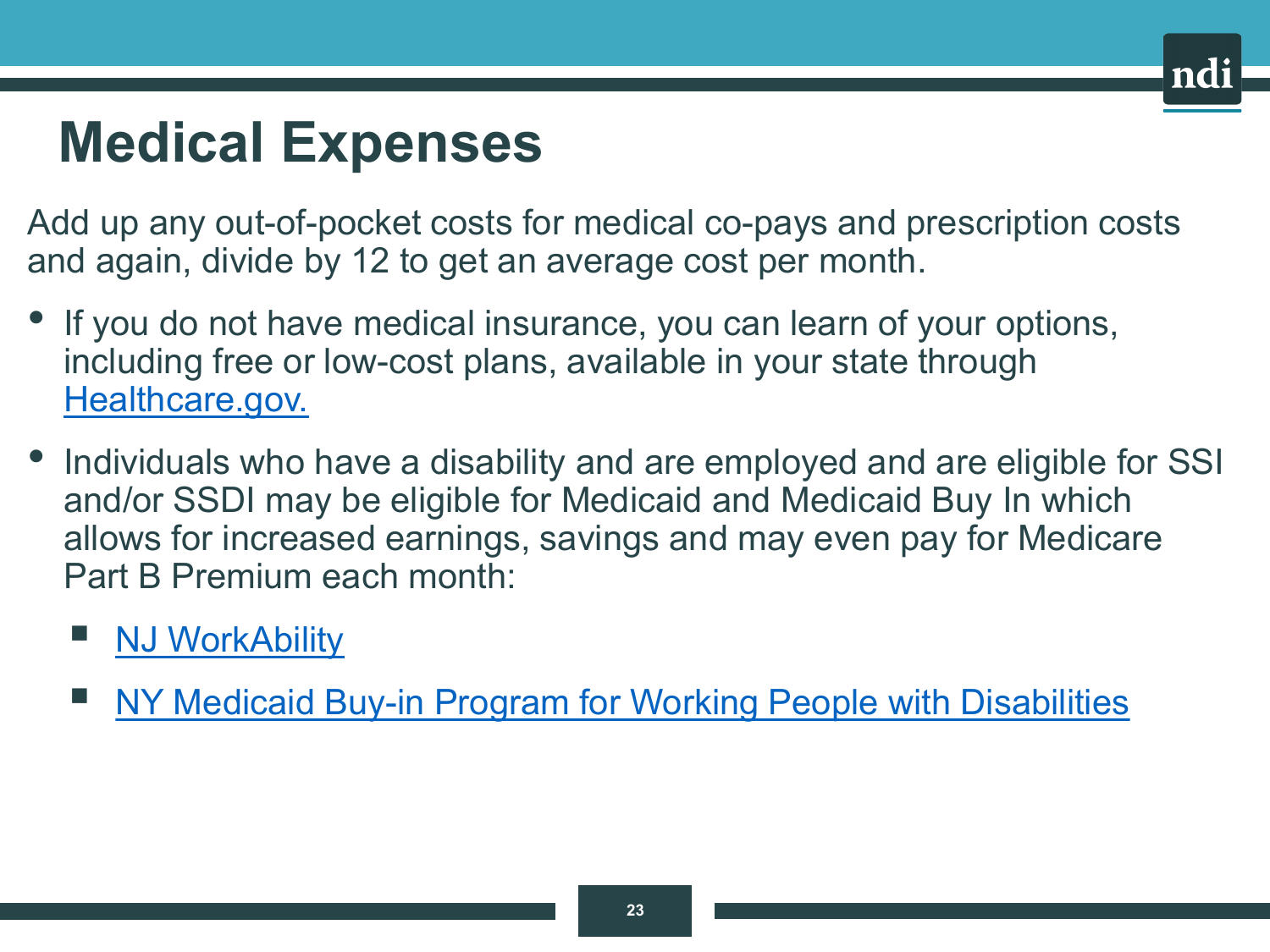

### **Telephone/ Cell / Cable / Internet**

Bundling your cell, internet and cable plans may be a great way to save on your overall cost. Households that have a person who has a disability may be eligible for telephone or cell phone assistance.

Contact your local company or go to:

#### • [SafeLink](https://www.safelinkwireless.com/Enrollment/Safelink/en/Web/www/default/index.html#!/newHome) Wireless

With internet access, everyone has access to a wealth of information. You may want to explore available services in your area which may include access to a free computer.

#### • PocketSense: [Where to Get Free Computers for Low-Income Families](https://pocketsense.com/computers-low-income-families-5015.html)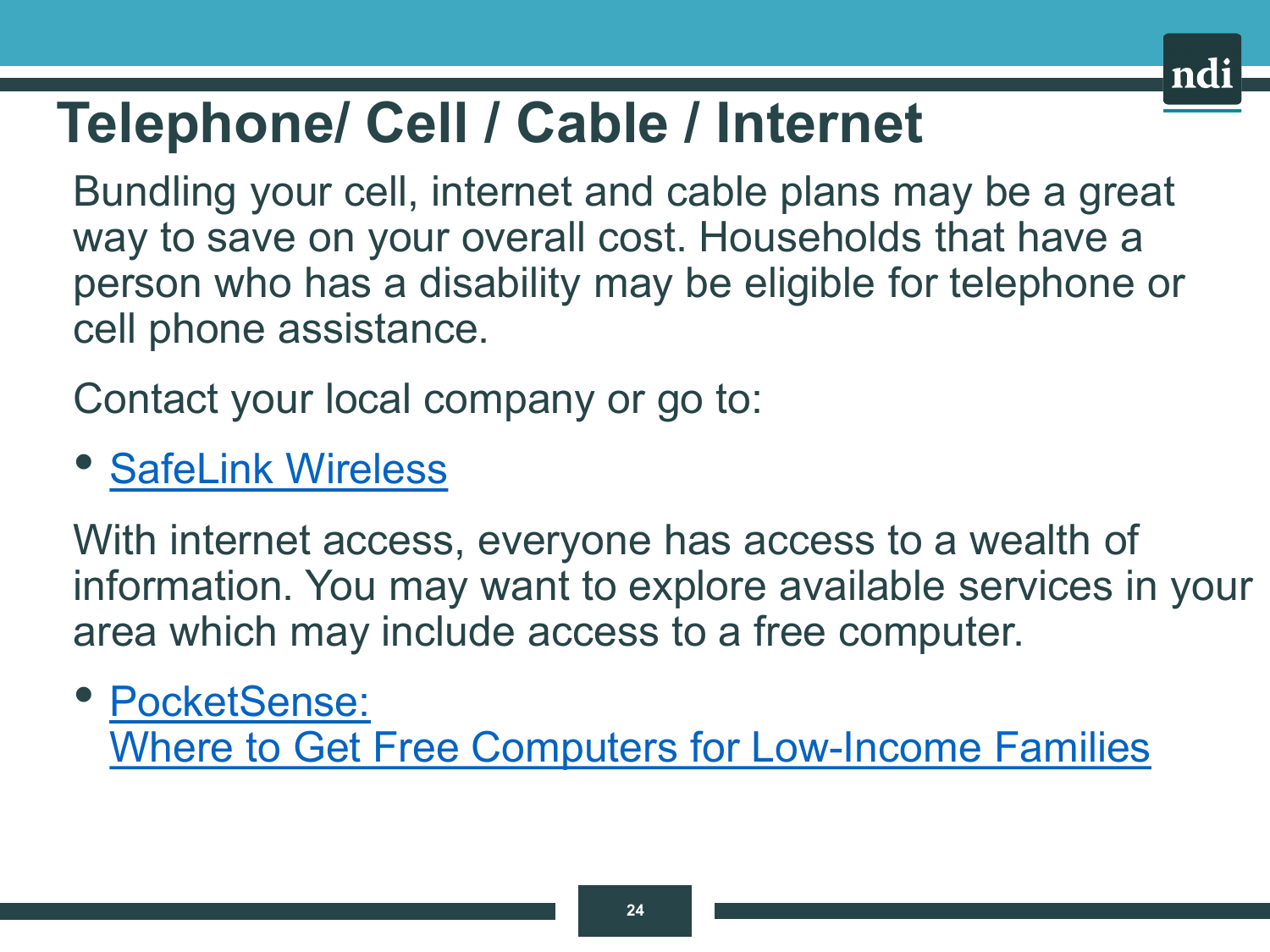### **Auto Loan**

If you have a vehicle lease or loan please enter your monthly payment amount.

- This AT loan program can provide a loan to purchase a modified vehicle, to modify a vehicle or perhaps to refinance a vehicle that is less than five years old; this can be negotiated on an individual basis.
- Call 211 to find local transportation services; 311 for NYC.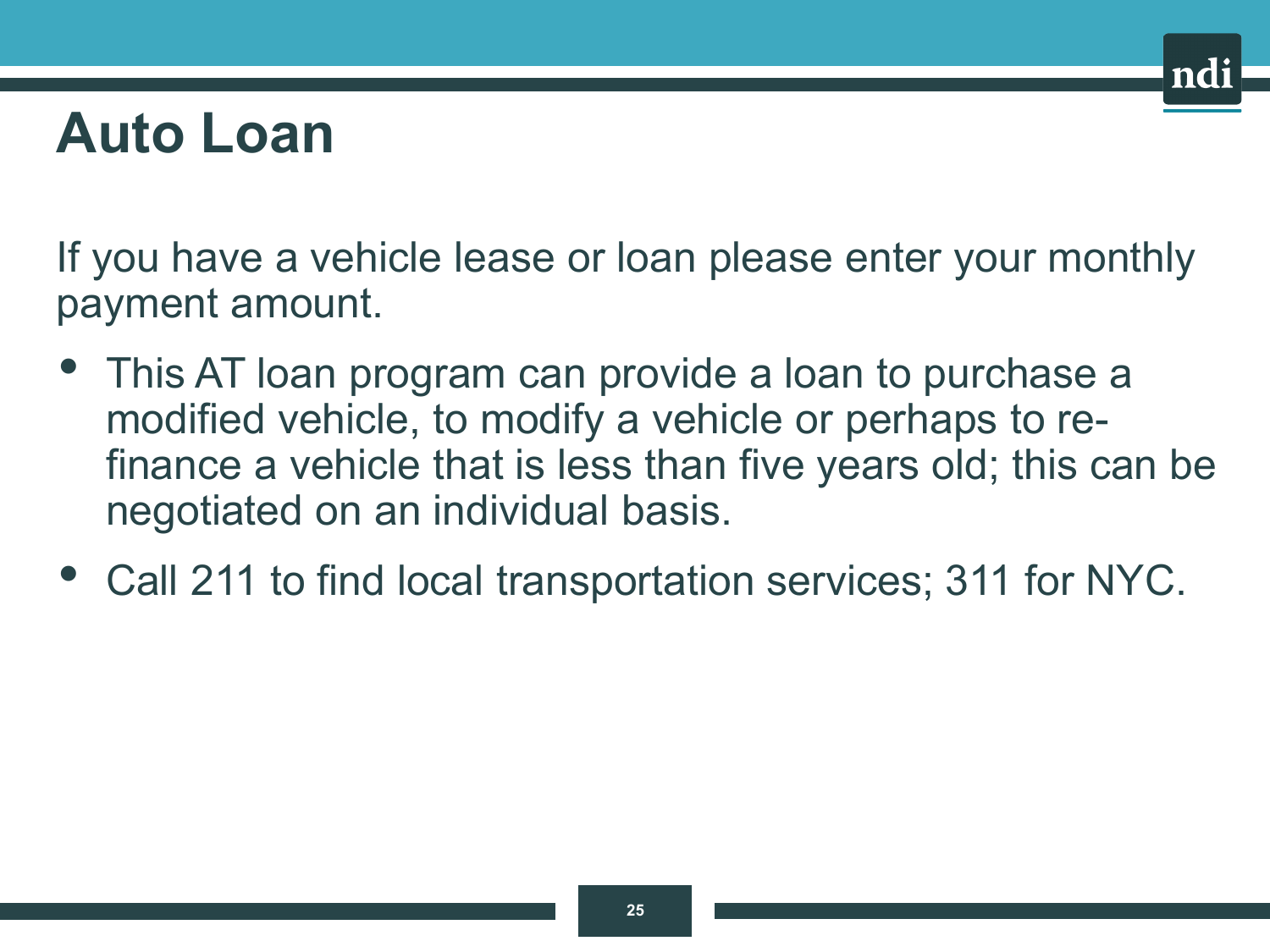### **Auto Repairs**

The average cost of auto repairs can be difficult to predict.

- If you are purchasing a vehicle to modify, purchasing a reliable vehicle can save you money in repairs and replacement costs. [Consumer Reports l](https://www.consumerreports.org/cro/cars/suvs.htm)ists the most reliable and unreliable vehicles for each year.
- [AAA posts information about the cost of owning a vehicle.](https://www.caranddriver.com/news/a37422784/aaa-annual-cost-new-car-expensive/)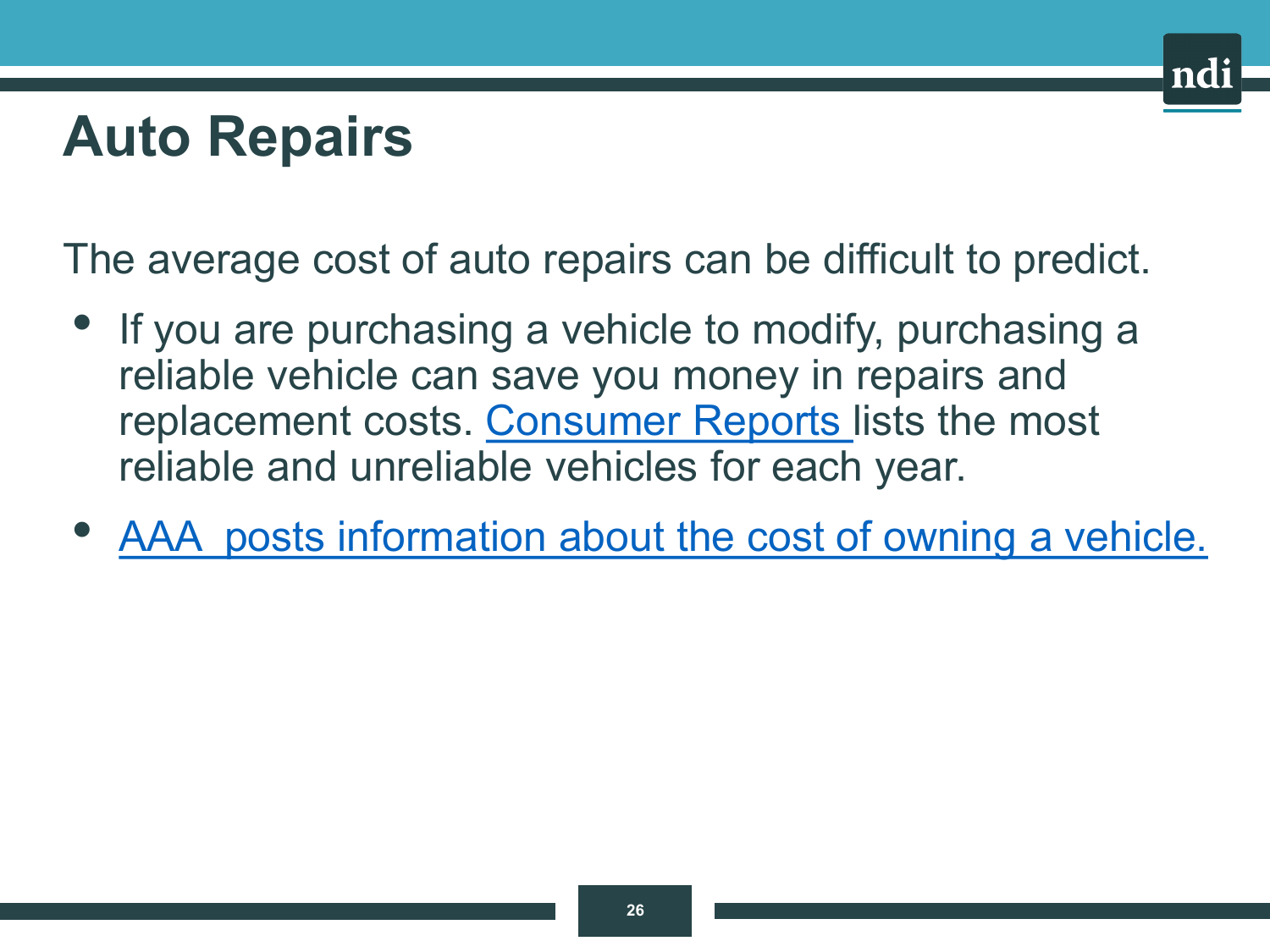# **Child or Adult Day Care**

If you have out of pocket expenses to pay for a babysitter or to provide care or supervision for a family member, enter the average cost per month.

- These expenses may be tax-qualified. Share this expense total with your tax preparer; you may be eligible for a tax credit.
- If there are no costs, enter \$0.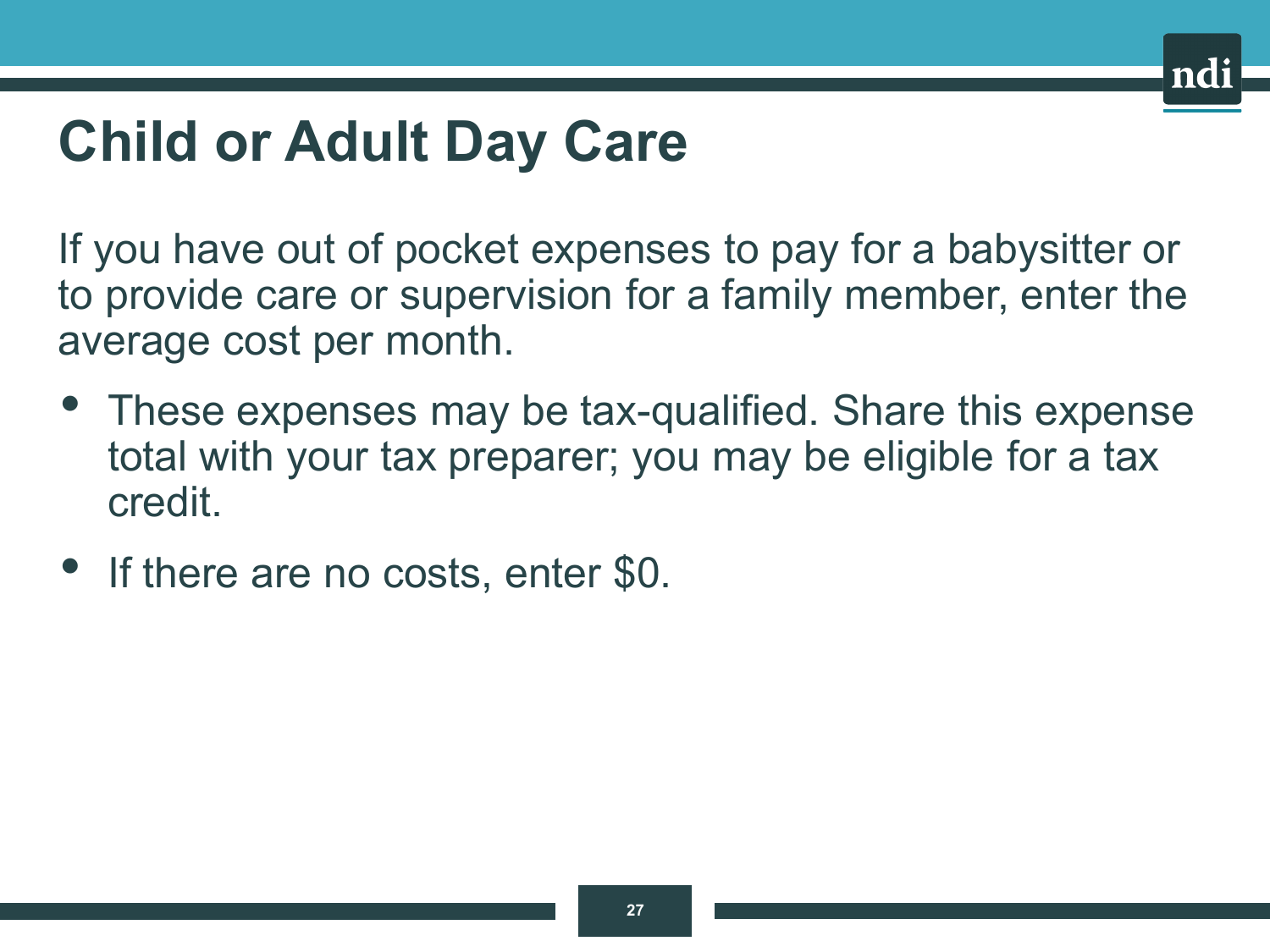

### **Tuition, After School Activities & Education**

Pursuing recreation and education can help you to develop skills that can lead to employment in the future and enrich your life.

• On average, how much do you spend for recreation or education per month?

[Click the Christopher Reeves site to learn more about](https://www.christopherreeve.org/)  recreational ideas for people who have disabilities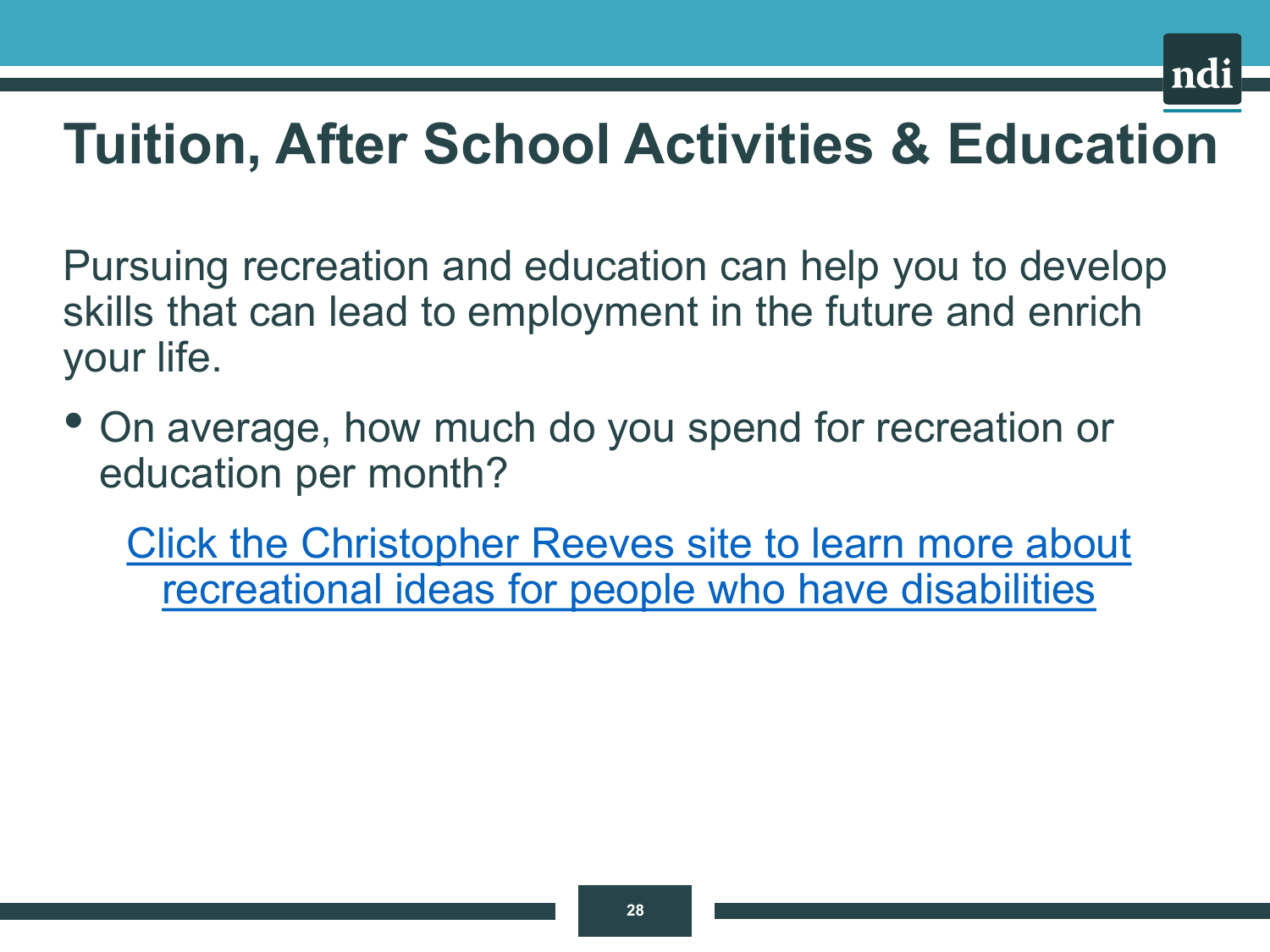# **Child Support / Alimony**

If you pay child support or alimony directly, please enter that out of pocket expense.

If you do not have a payment or it is taken from your pay, enter \$0.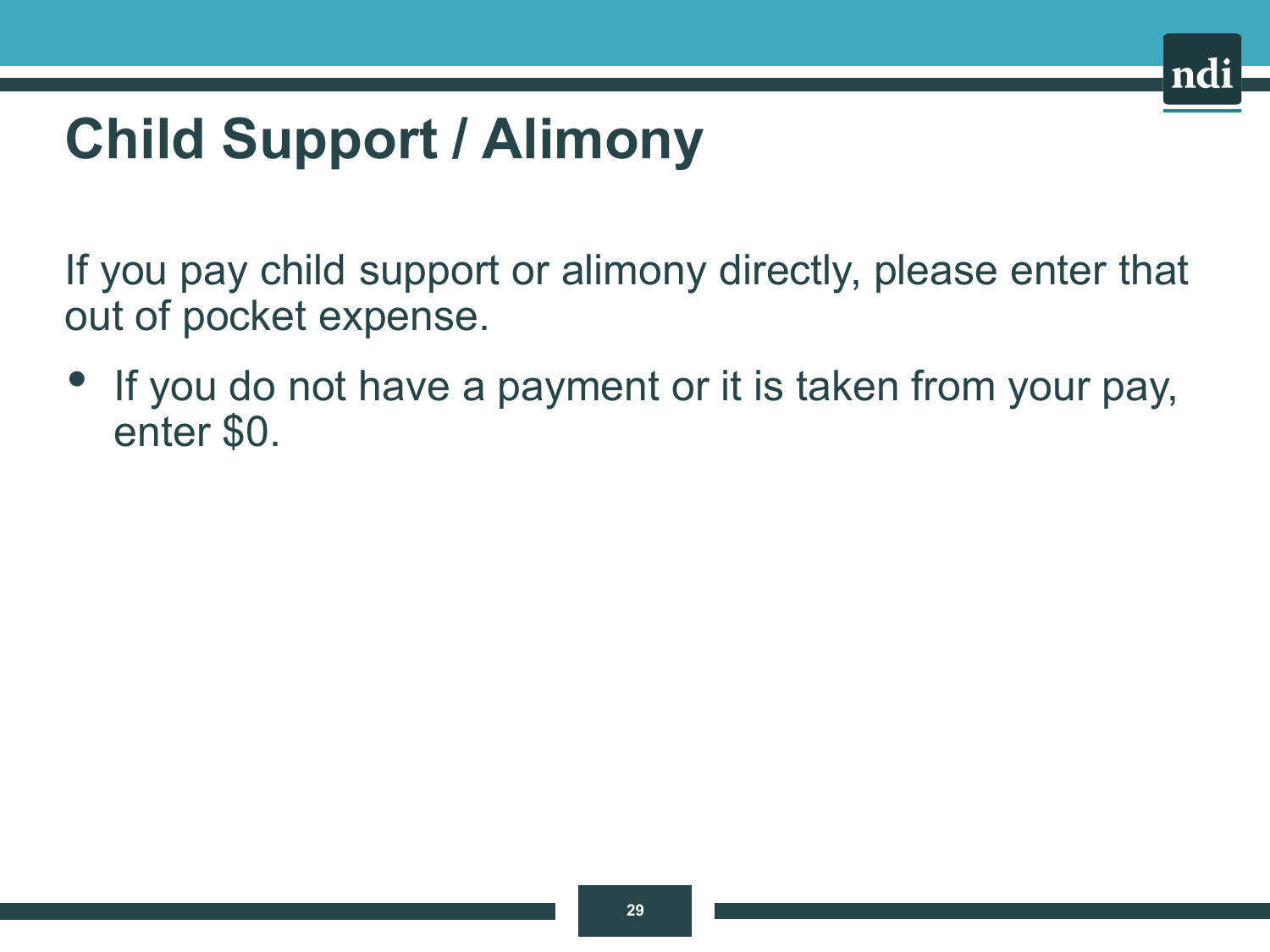### **Personal Care and Entertainment**

Do you have expenses for things like haircuts, salon, tanning and tattoos?

• Average those expenses per month and enter.

What does your family do for entertainment?

- Do you have membership fees?
- Do you go to the movies or have a hobby that has some costs?
- Enter the monthly average cost for your entertainment.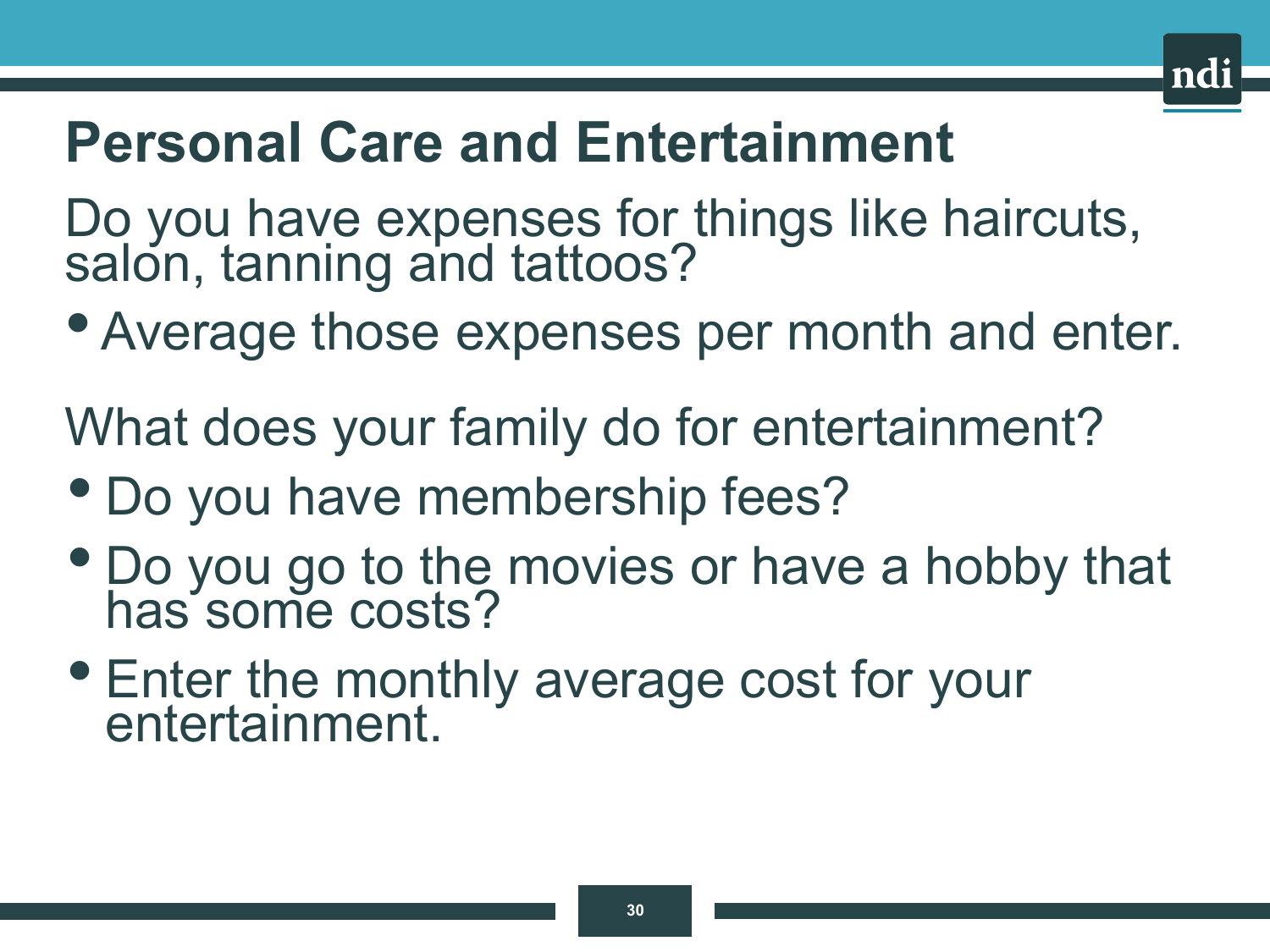### **Pets**

If you have a pet, add up expenses for vet bills, food, lodging and equipment and enter the average monthly expense.

- If your pet is a service animal, some of those expenses may be tax-qualified. Let your tax preparer know of these expenses;
- Your local county department of health and human services may offer food assistance for service animals.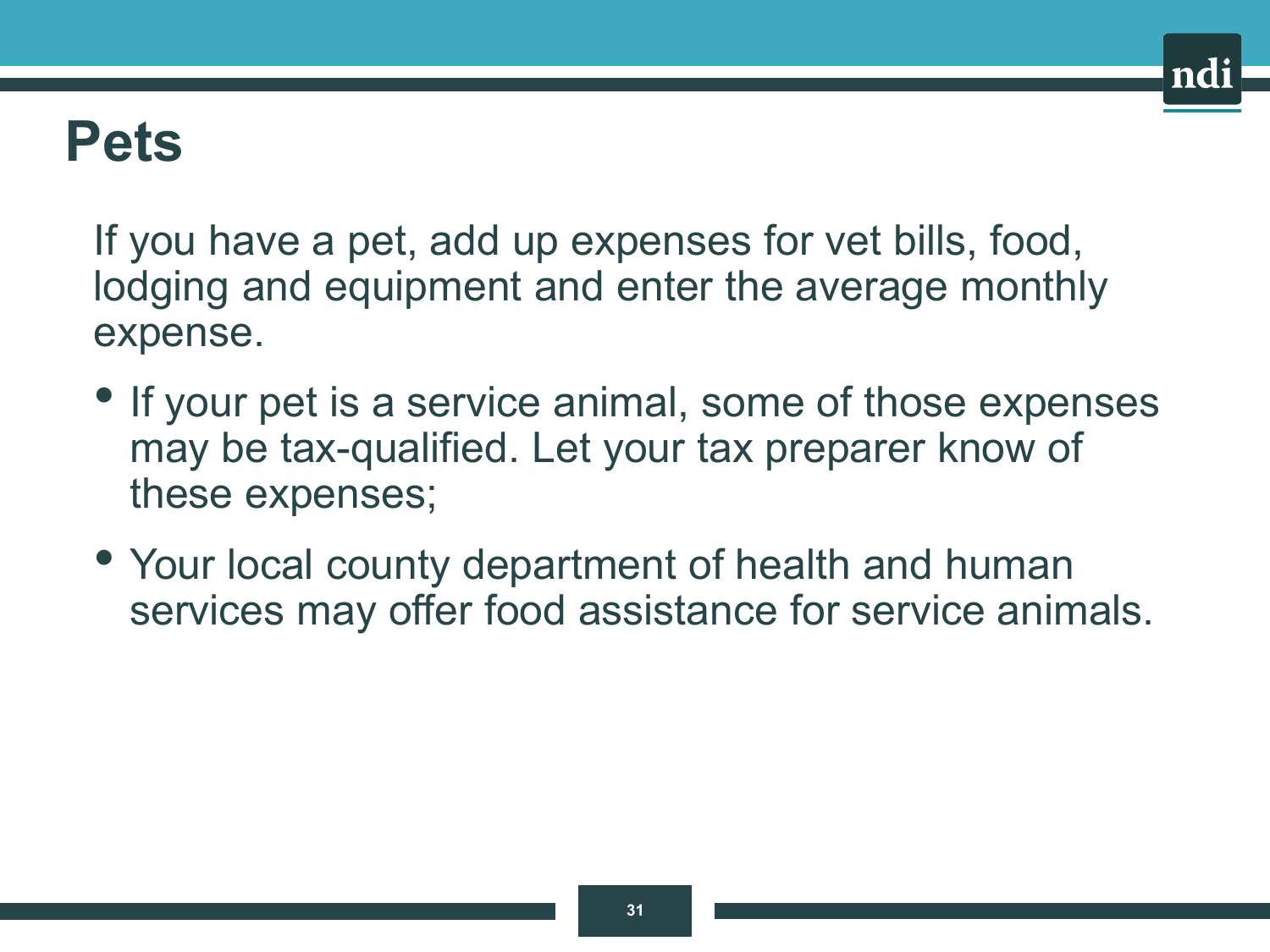# **Bank or Credit Union Fees**

How much do you pay in bank or credit union fees each month?

- Most banks and credit unions offer free checking and savings accounts. Ask if a free account is available.
- Often there are incentives for opening a new account. There are special offers for youth savings accounts as well.
- If you had concerns with an account in the past, you can request a "second chance account."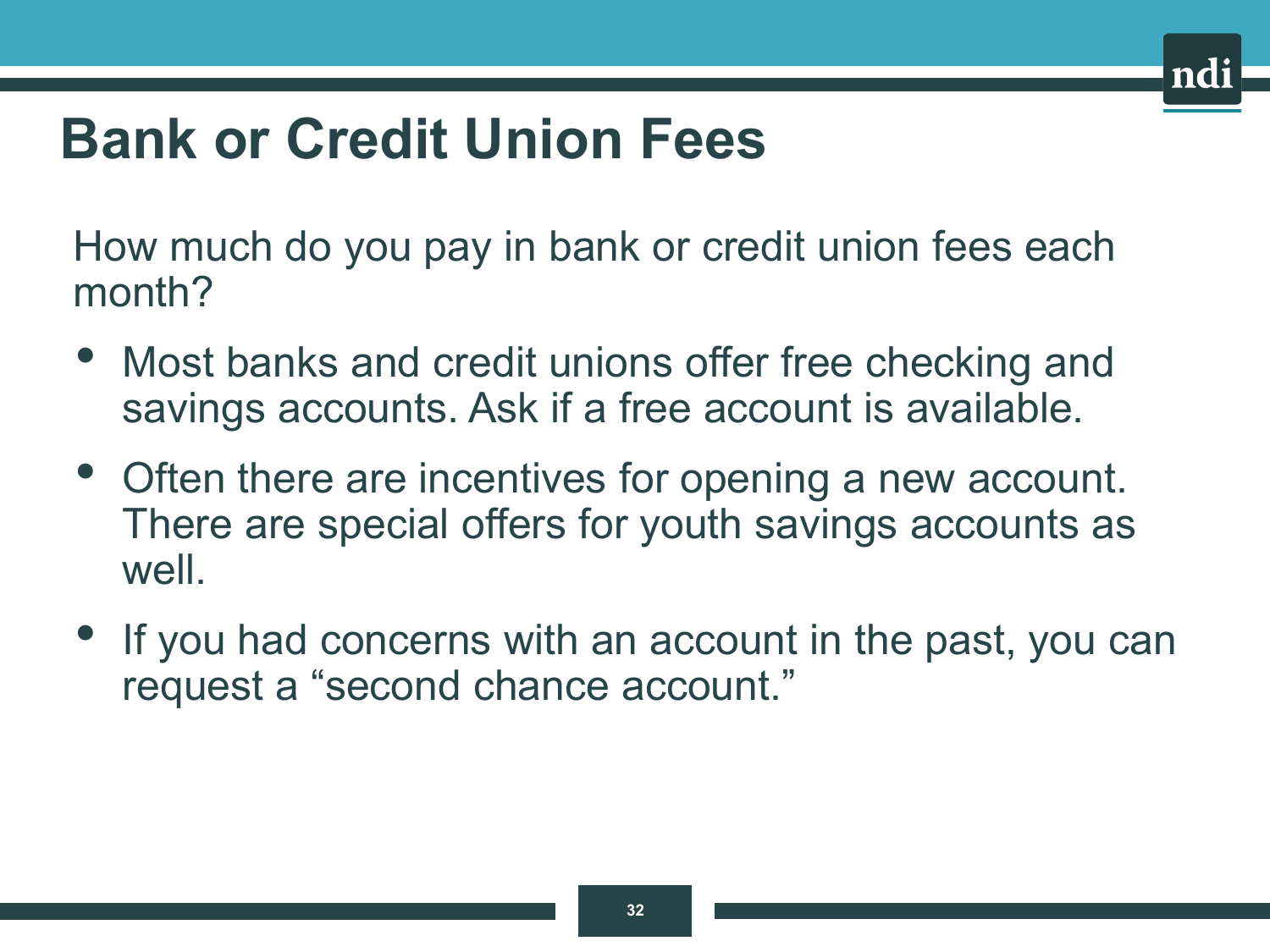## **Emergency Savings**

Everyone needs to save for emergencies.

- Having savings of three to four months worth of takehome pay can help if you are out of work due to injury, illness or job loss.
- How much can you save each month for the unexpected?
- [Free financial counseling / coaching services are](https://www.nationaldisabilityinstitute.org/financial-resilience-center/take-action/#afcpe) available by telephone.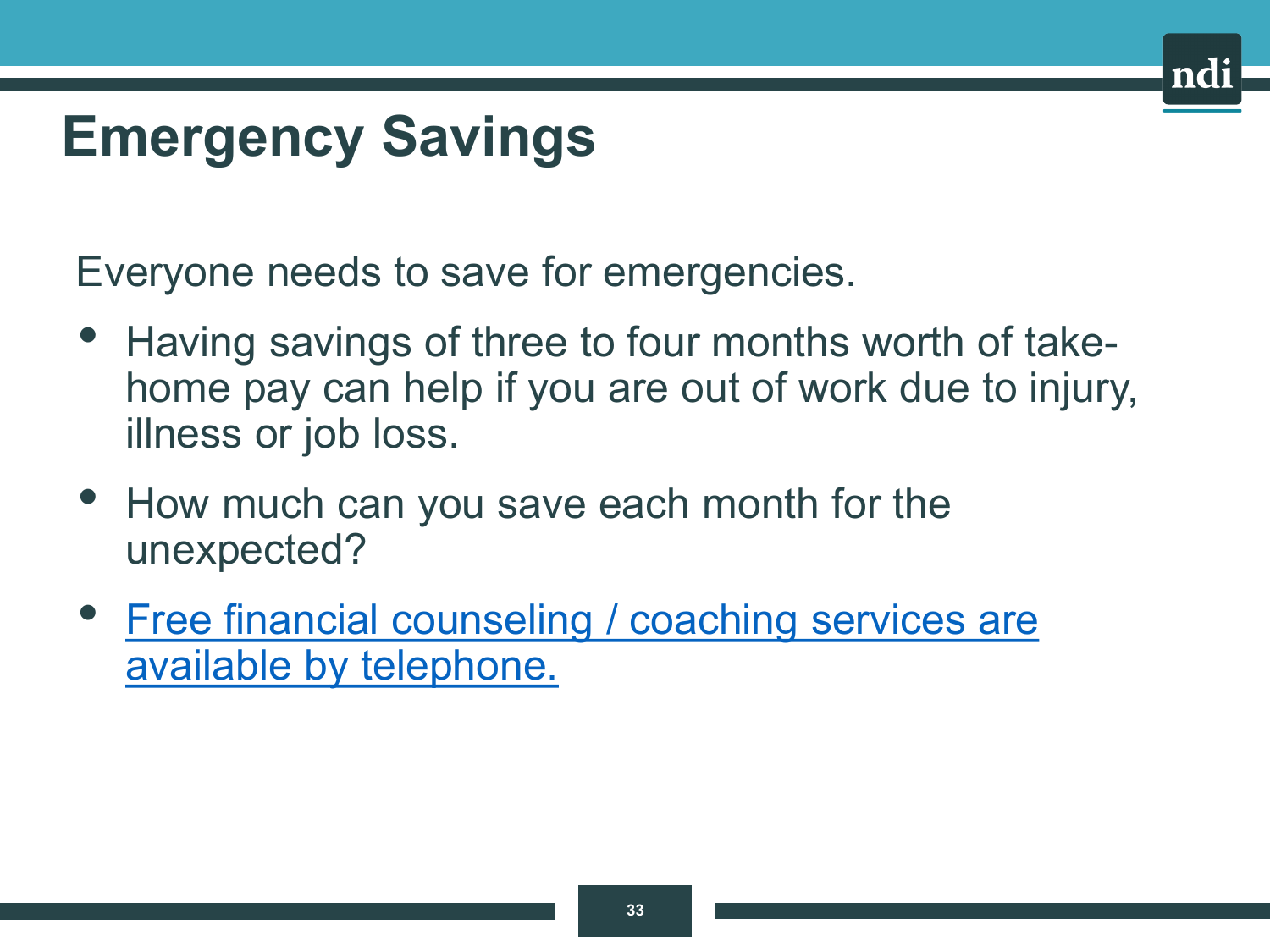### ndi

# **Spending Plan Income**

| \$ Totals | <b>Monthly Monthly Income:</b>                                                                                                                                           | \$ Totals | <b>Monthly Monthly Income:</b>        |  |  |  |
|-----------|--------------------------------------------------------------------------------------------------------------------------------------------------------------------------|-----------|---------------------------------------|--|--|--|
|           | Alimony / child support or separate<br>maintenance income do not need to<br>be listed if you do not want it<br>considered as a basis for repaying<br>the requested loan. |           | Unemployment<br>Worker's Compensation |  |  |  |
|           | Take Home Pay Applicant                                                                                                                                                  |           | Stipend                               |  |  |  |
|           | Take Home Pay Co-Applicant                                                                                                                                               |           | <b>TANF</b>                           |  |  |  |
|           | Part Time Job                                                                                                                                                            | \$100     | SNAP (food stamps)                    |  |  |  |
|           | Support / Alimony                                                                                                                                                        |           | Child Care Subsidy                    |  |  |  |
|           | Pension                                                                                                                                                                  | \$500     | <b>HEAP</b>                           |  |  |  |
|           | Property Income                                                                                                                                                          |           | Rental Assistance (HUD)               |  |  |  |
|           | Self-Employment Net Income                                                                                                                                               |           | \$2,400 Retirement Income             |  |  |  |
|           | <b>Dividends</b>                                                                                                                                                         |           | Other                                 |  |  |  |
|           | Veteran's Income                                                                                                                                                         |           | \$3,000 Total Net Income              |  |  |  |
|           | SSI                                                                                                                                                                      |           | \$2,222 (-) Total Monthly Expenses    |  |  |  |
|           | <b>SSDI</b>                                                                                                                                                              |           | (-) Payments to Credit                |  |  |  |
|           | Disposable: The total of take home income minus monthly expenses is<br>vour disposable income: how much you can afford to borrow and pay                                 |           |                                       |  |  |  |

back monthly: +\$778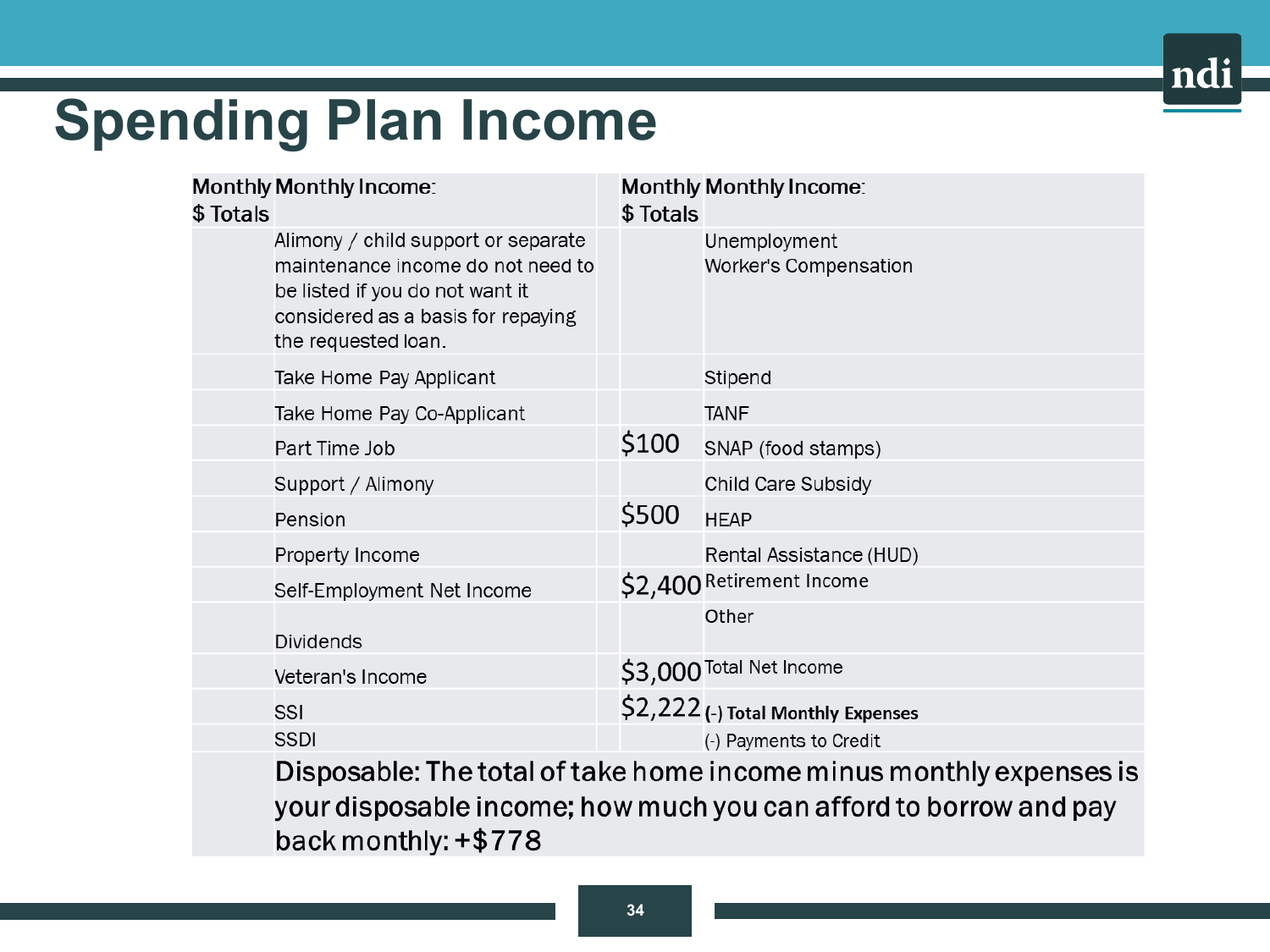# **Take Home Income**

Alimony / child support or separate maintenance income do not need to be listed if you do not want it considered as a basis for repaying the requested loan.

- Most people find that they need to include this income in order to pay their monthly bills and afford the monthly loan repayments.
- If that is the case, submit proof of child support or maintenance for the last year with your loan application.
- When entering your pay, please enter what you deposit or take home on a monthly basis.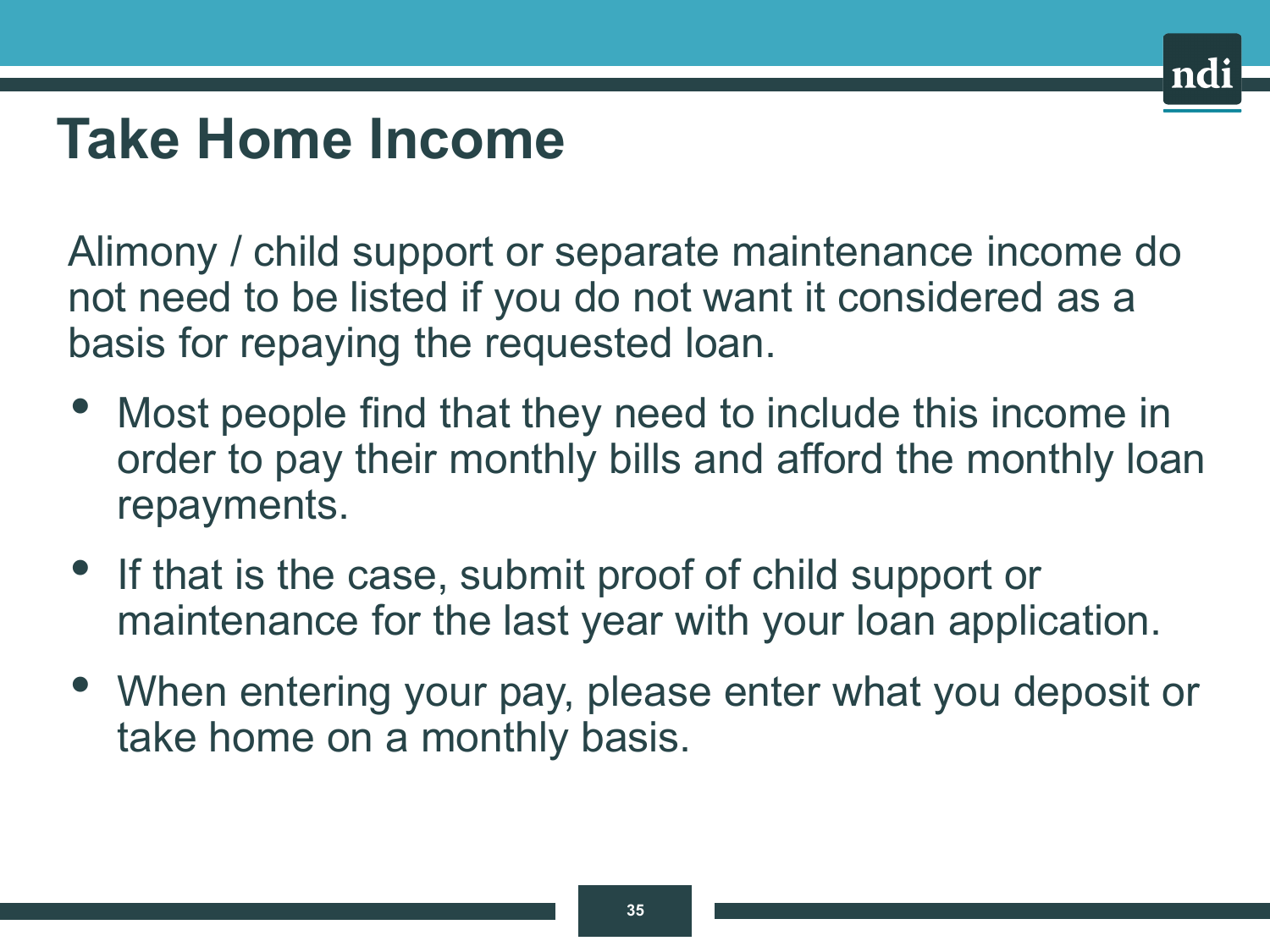# **Withholdings**

If you receive more than a \$500 refund when you file your taxes, you may want to ask your tax preparer if you could change your State and Federal withholdings with an employer or Social Security so you have more take home pay for the upcoming year.

- Your refund would be smaller, but having more take home pay may make it possible for you to pay all your bills on time and regularly save for emergencies and retirement.
- These changes can be done on a W-4 or by notifying your SSA or retirement fund representative;
- [Please see the IRS provides a detailed instruction guide to assist in](http://www.irs.gov/W4App)  calculating tax withholdings.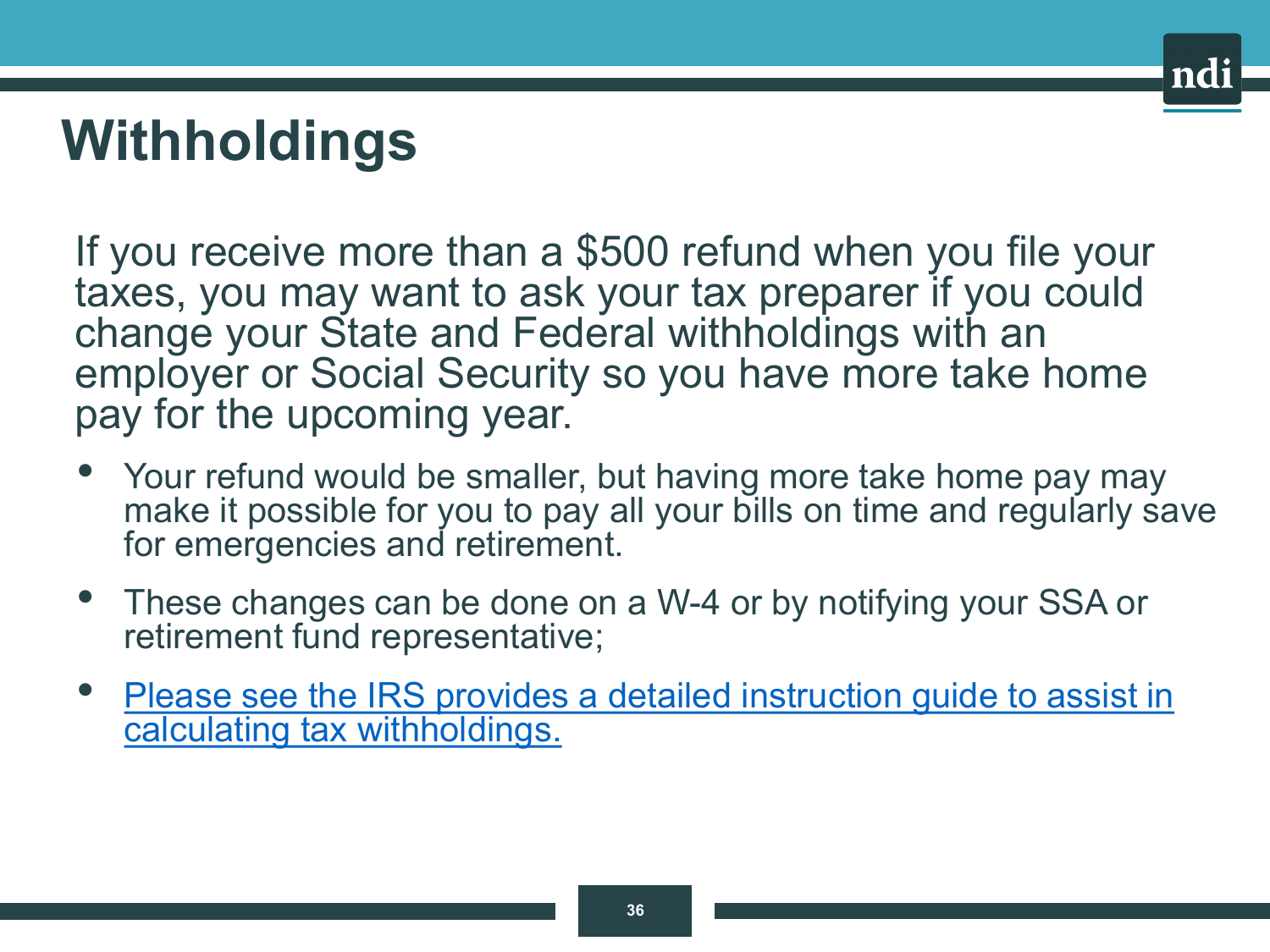## **Free Tax Preparation**

Please keep in mind that there are free tax preparation sites that can help you to qualify for EITC and other credits that help you to have a larger refund.

- There are many expenses that are tax-qualified for a household with a person with a disability. If something was missed, corrections can be made up to three years back: [IRS.gov: Earned Income Tax Credit \(EITC\)](https://www.irs.gov/credits-deductions/individuals/earned-income-tax-credit-eitc)
- For the nearest free tax site, call 211;
- Call 311 if you live in NYC.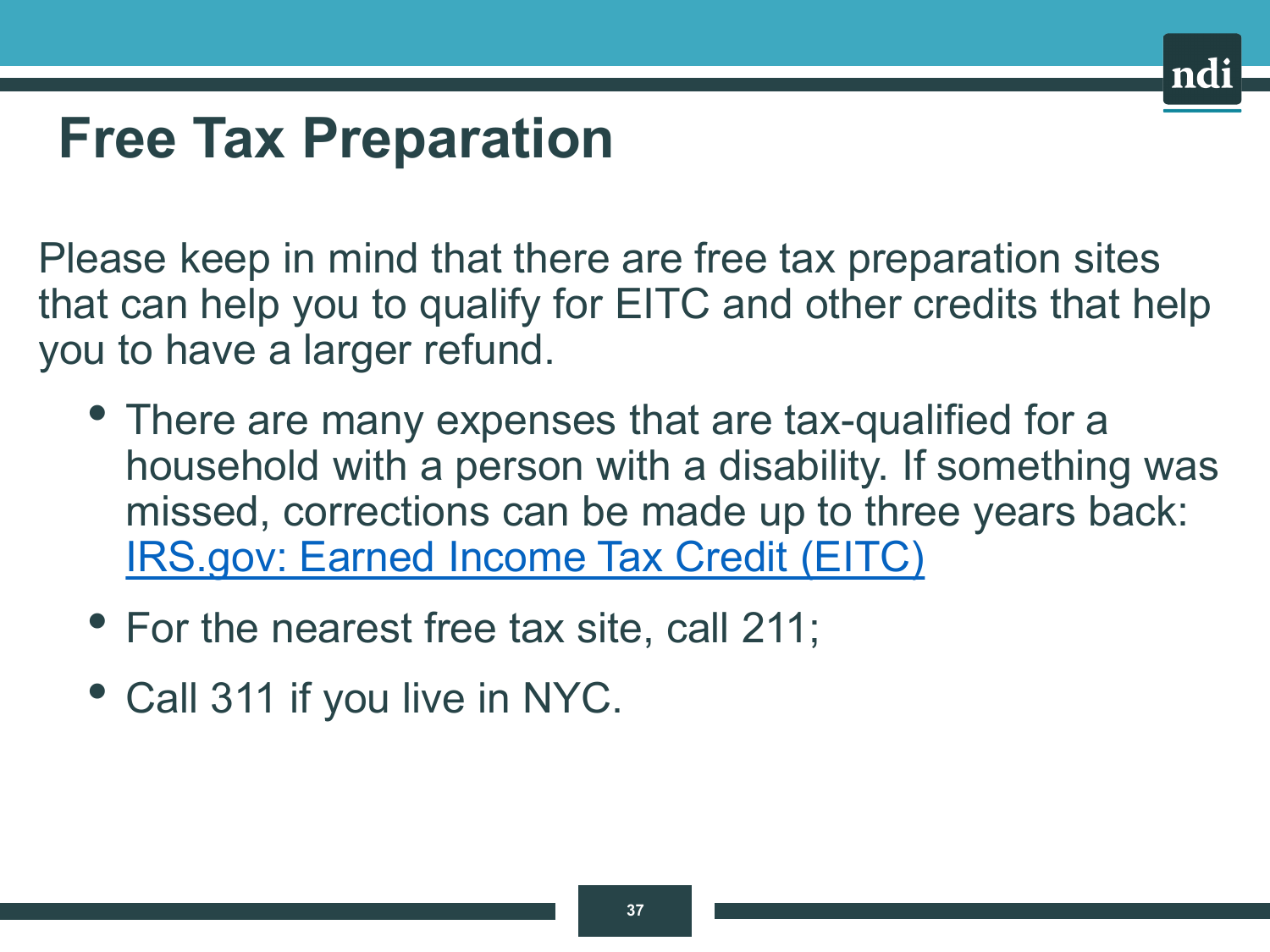# **Co-Applicant**

If you rely on someone else to pay some or all of your expenses, that person will need to be on your loan application as a co-applicant.

- Enter their name, social security number, date of birth and income information as well.
- **Contact Laurie Schaller with questions: 202.449.9521**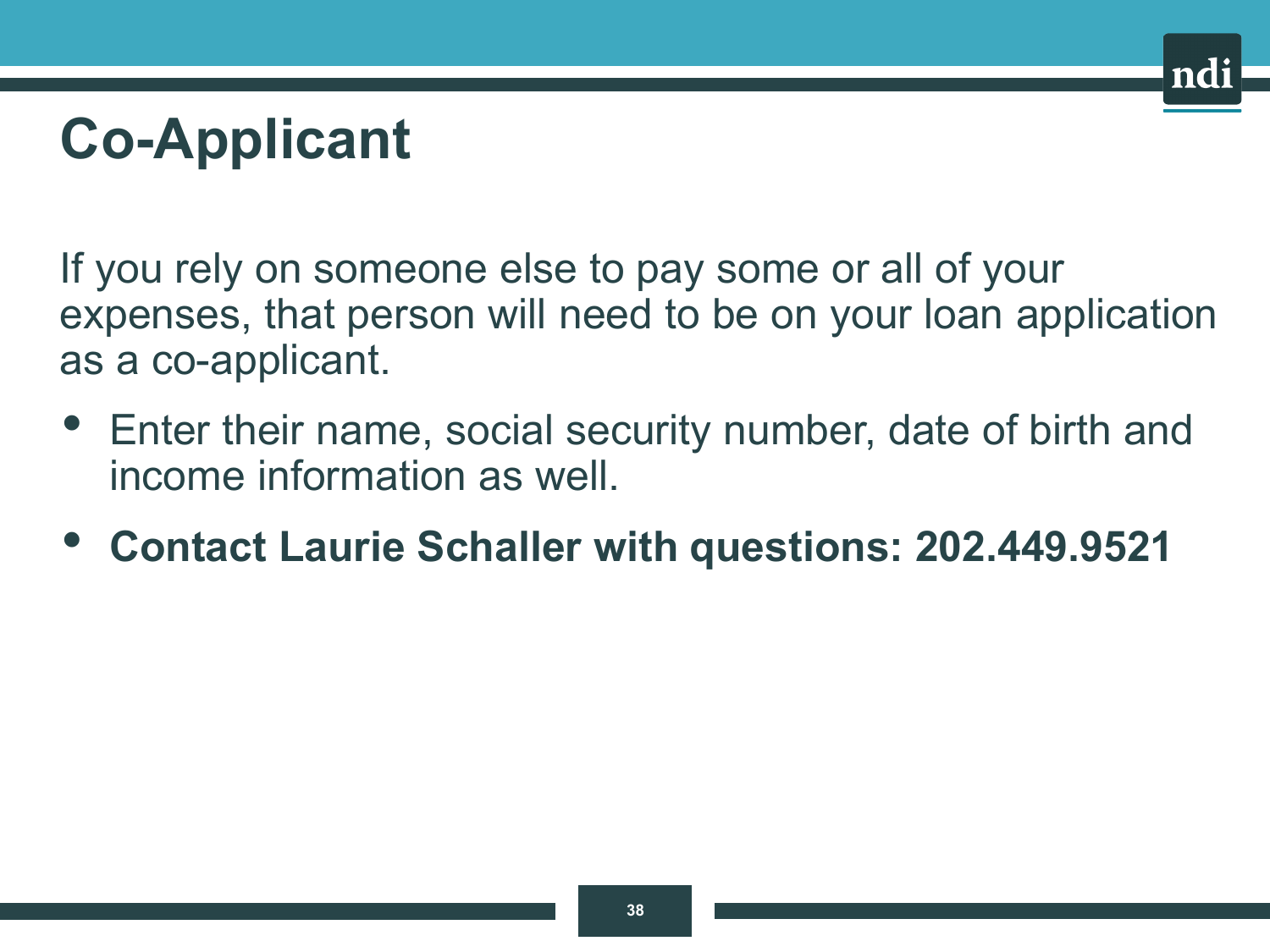# **Loan Application**

If applying for a loan, please gather and **FAX** the following:

- Completed and signed Application;
- Copies of Photo  $ID(s)$ ;
- Copy of Social Security Card(s) or TIN(s);
- Proof of Income: 30 days of Pay Vouchers; Pension Distribution; Retirement Distribution; Social Security Award Letters; 2 years of W2s (as appropriate) If current employment is less than 2 years, please provide previous employer information for loan applicants (as appropriate);
- Proof of Monthly Expenses (Rent/Mortgage, Heat, Electric, etc.);
- If a Homeowner/ Property Owner: Proof of current School, Township and County Tax Bills if not Escrowed with Mortgage Payment;
- AT Vendor Quote that lists Vendor business name, address and telephone number, and item to be purchased.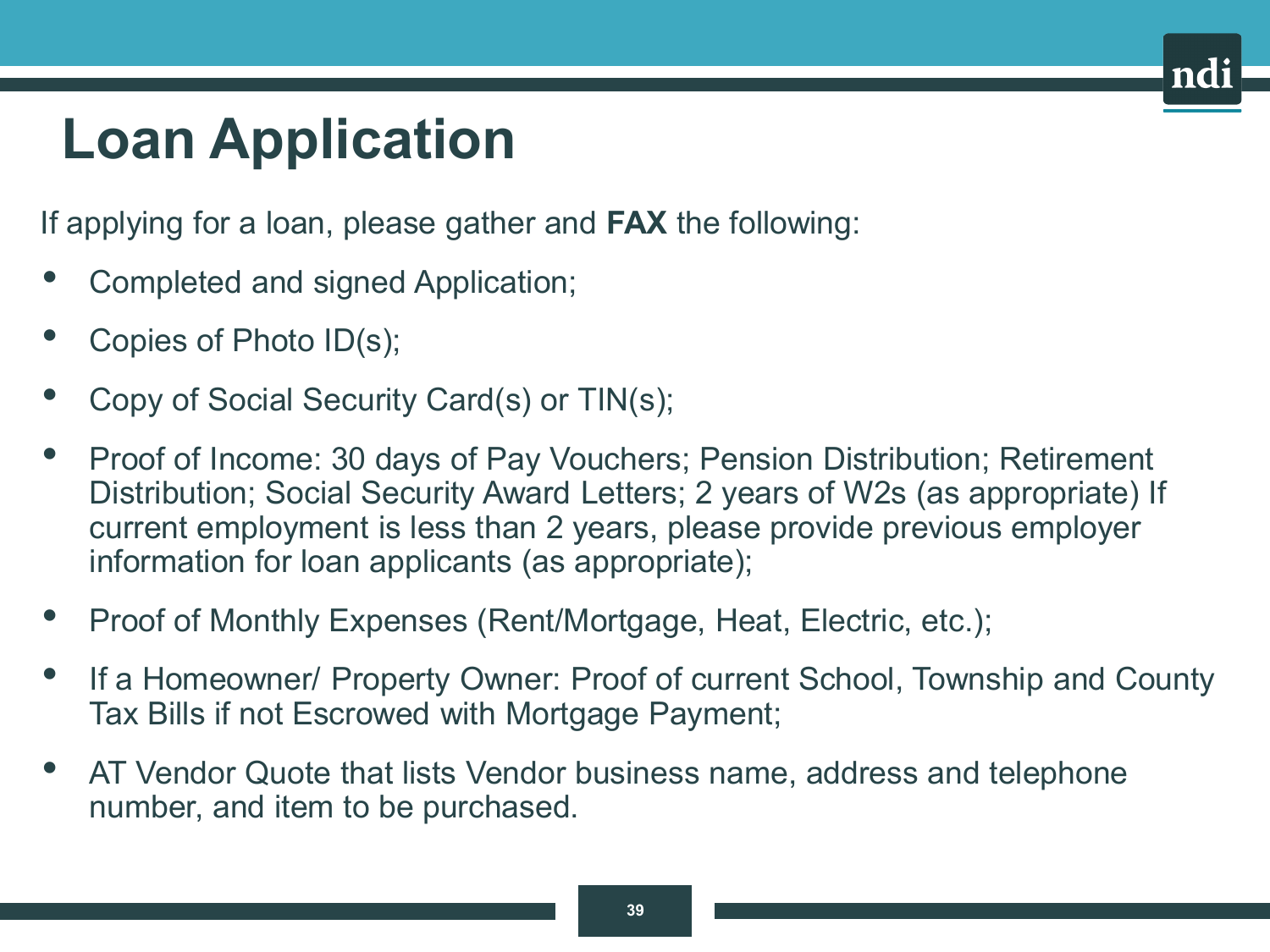# **Credit Report**

- **Each adult, age 18 or older, can get a free copy of their credit report every year: [AnnualCreditReport.com](https://www.annualcreditreport.com/index.action).**
- **If you are interested in knowing your credit score, you can order your free credit report and score at: [CreditKarma.com.](https://www.creditkarma.com/)**
- **NJ and NY have statute of limitations of six years on all types of loans, including those from written contracts and credit cards. If a consumer's debt is more than six years overdue, the lender can no longer take action in order to collect the debt in some cases.**
- **If applying for an NDI AT loan, the loan program will soft-pull your credit report(s) and set up an appointment to review items when your application is submitted to NDI.**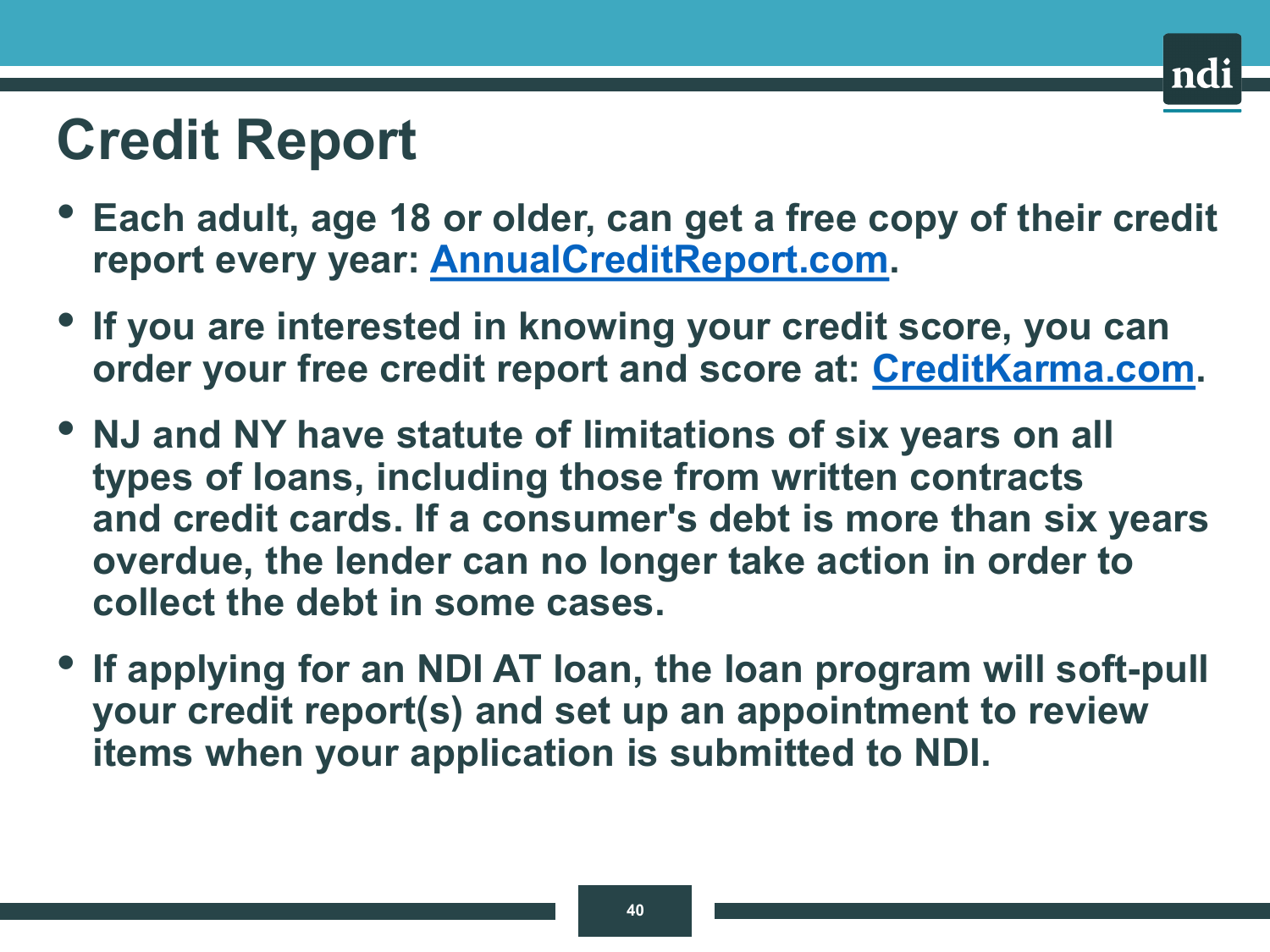# **Bankruptcy**

People who have filed Bankruptcy need to wait 3 years, from the date of bankruptcy discharge before applying for a loan with NDI.

Contact Laurie to discuss other options: 202.449.9521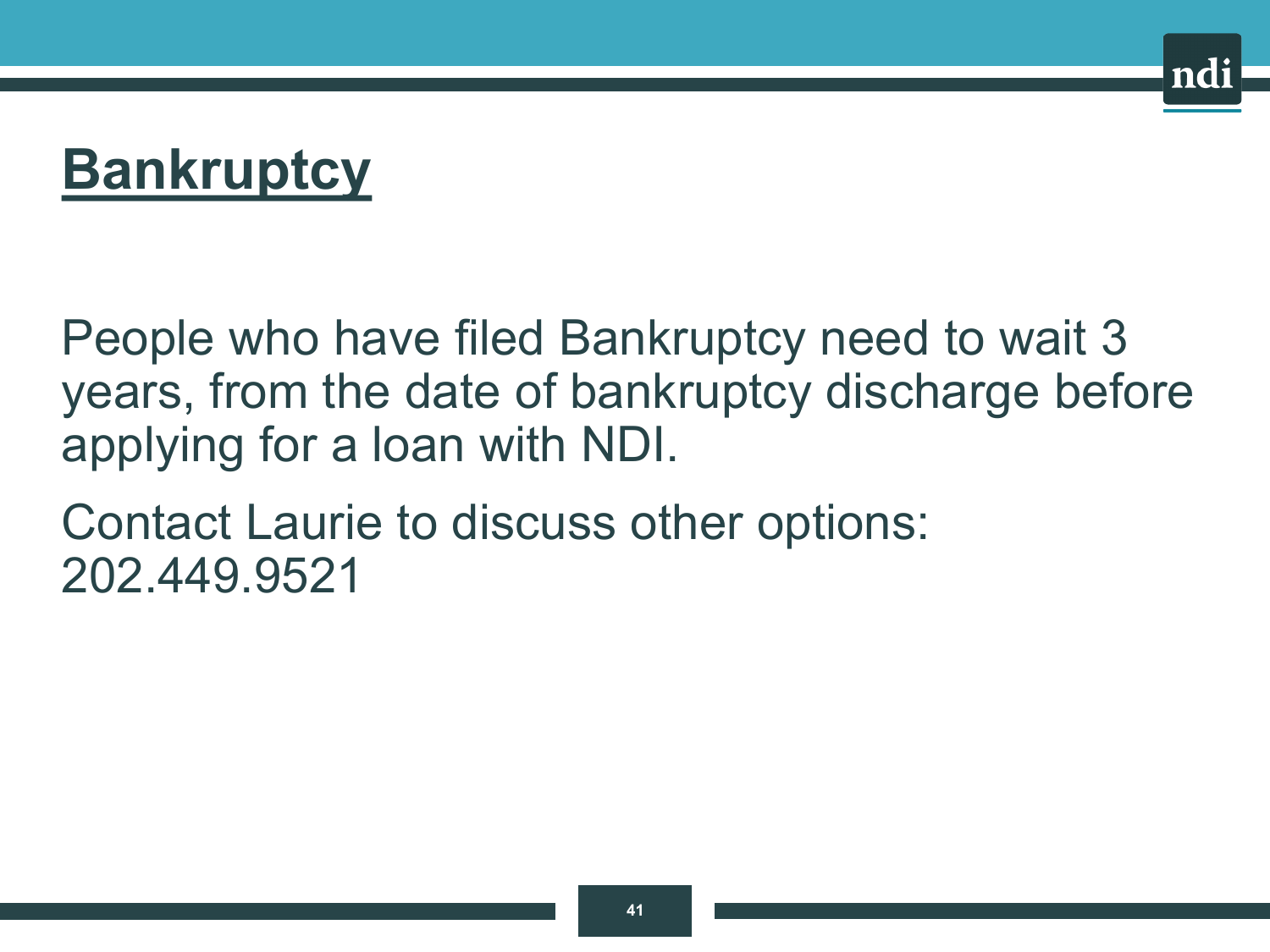### **Wise Use of Credit**

Opening a checking or savings account is a first step towards building a potential credit relationship and it can save you money over using predatory services such as check cashing or pay day loan services.

- Having a loan for college is a way to develop a credit history and advance one's education and career.
- Sometimes purchasing an energy efficient appliance with a line of credit can save money.

For those who pay rent and/or utilities, you can ask that your timely payments be posted to a credit bureau to help you develop a credit history without borrowing money.

• Is there a store that you make purchases at that also offers credit? Perhaps saving to make another purchase, using the store's credit card and paying the bill in full within 30 days will be an easy way for you to develop credit, without paying extra, for 30 days of borrowing.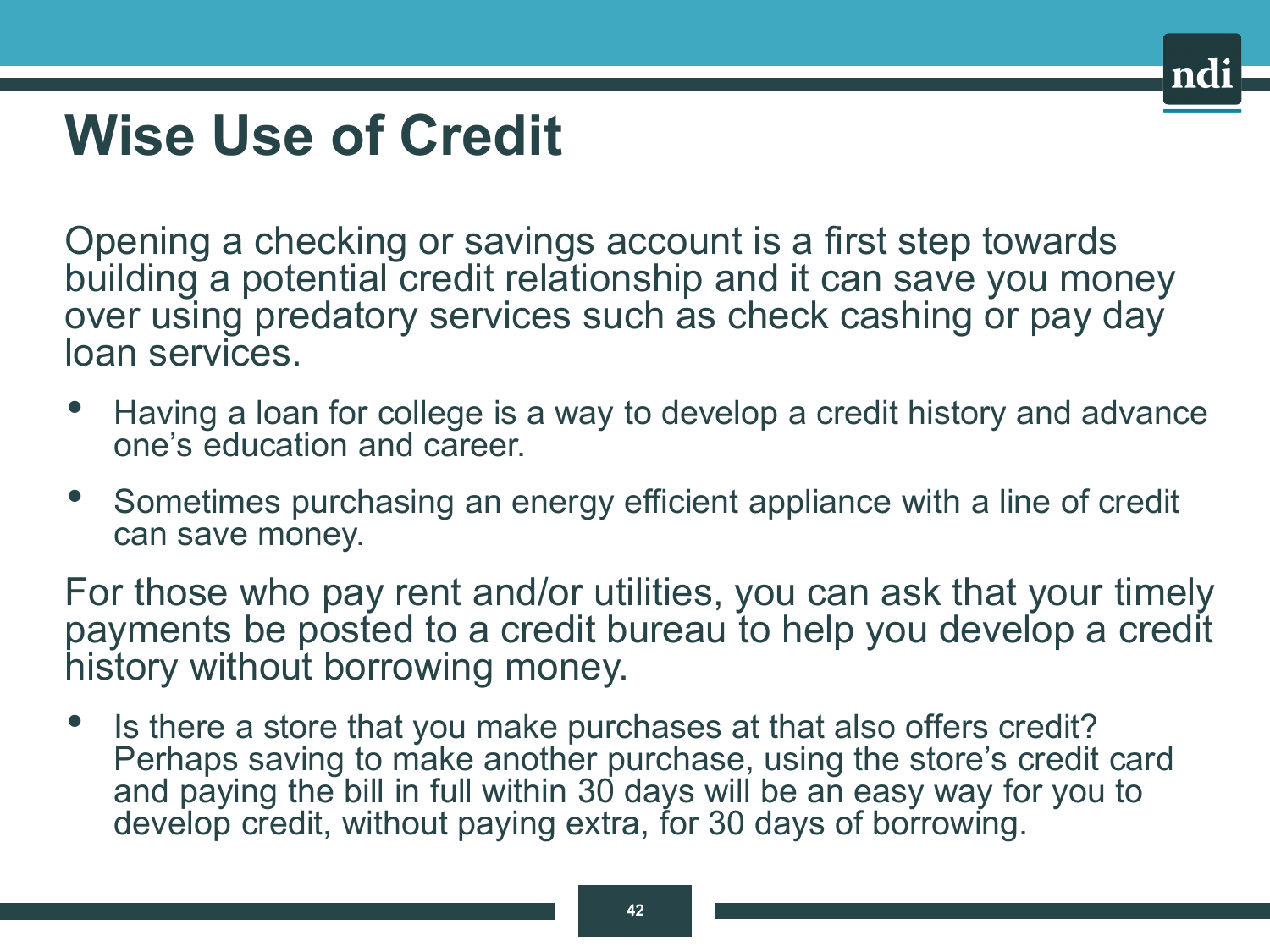# **Improving Credit**

It is best to pay all accounts in full, as agreed.

- It is great when the amount borrowed can be paid in full in 30 days. Otherwise, interest adds more costs for the item.
- If several accounts are owed, by paying the minimum to the lowest interest accounts and paying more than the minimum requirement to the highest interest account, you can save money.
- When that account is paid in full, you can move on to the next highest interest account.
- Bring child support payments current.
- Save some money for a down payment towards purchasing AT.
- During the loan application process and repayment term, it is important to take steps to limit additional borrowing.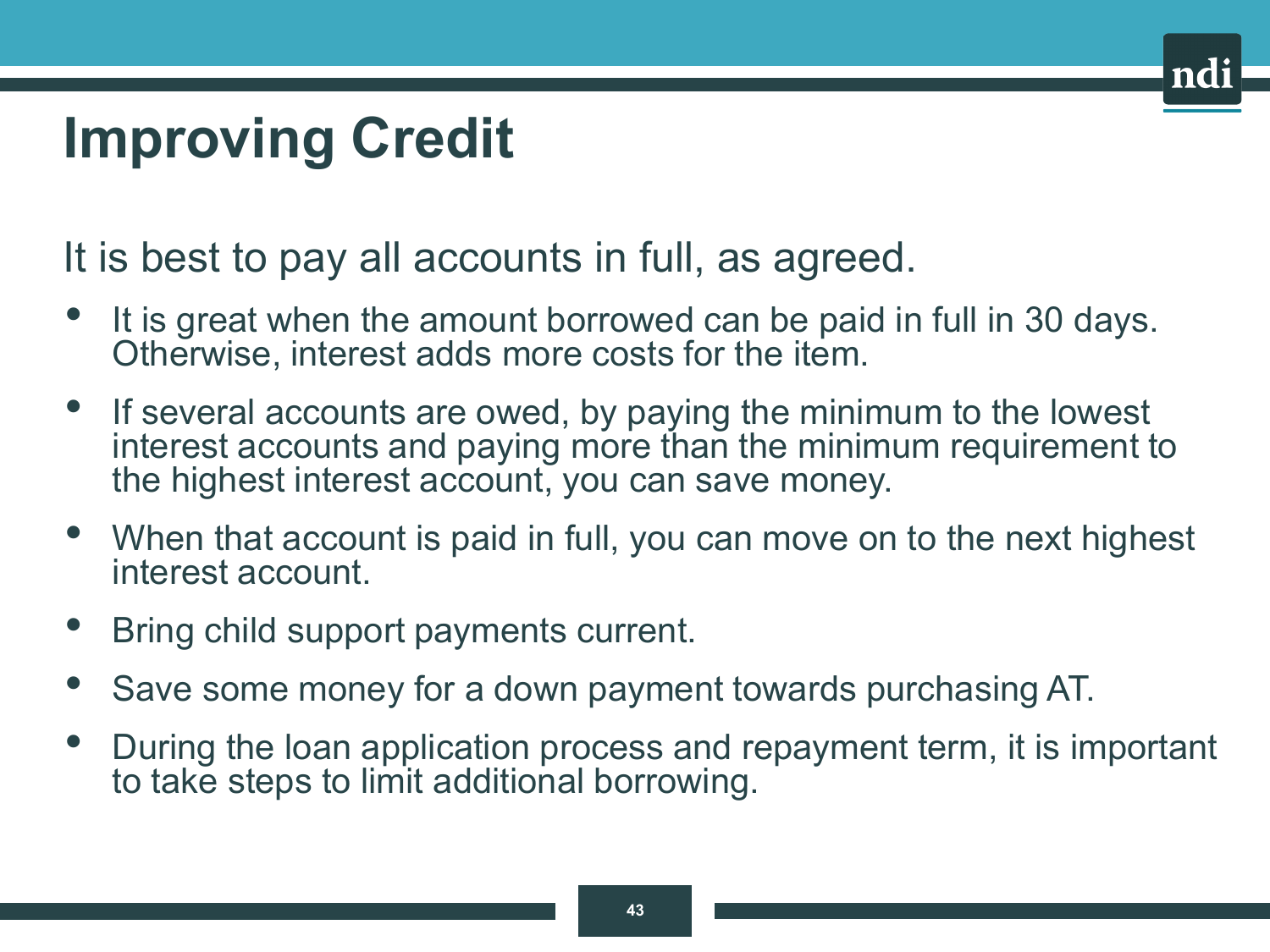### **Settlements**

Sometimes a creditor is willing to take a payment of a percentage of the balance owed.

- Before making the payment, request the offer in writing, and make your payment with a copy of the creditor's acceptance of the offer.
- If you save more than \$600 on an account, there may be income tax implications.
- Your credit report will show lenders that when you borrow money, you do not pay it in full. New credit may be offered, but at higher interest rates.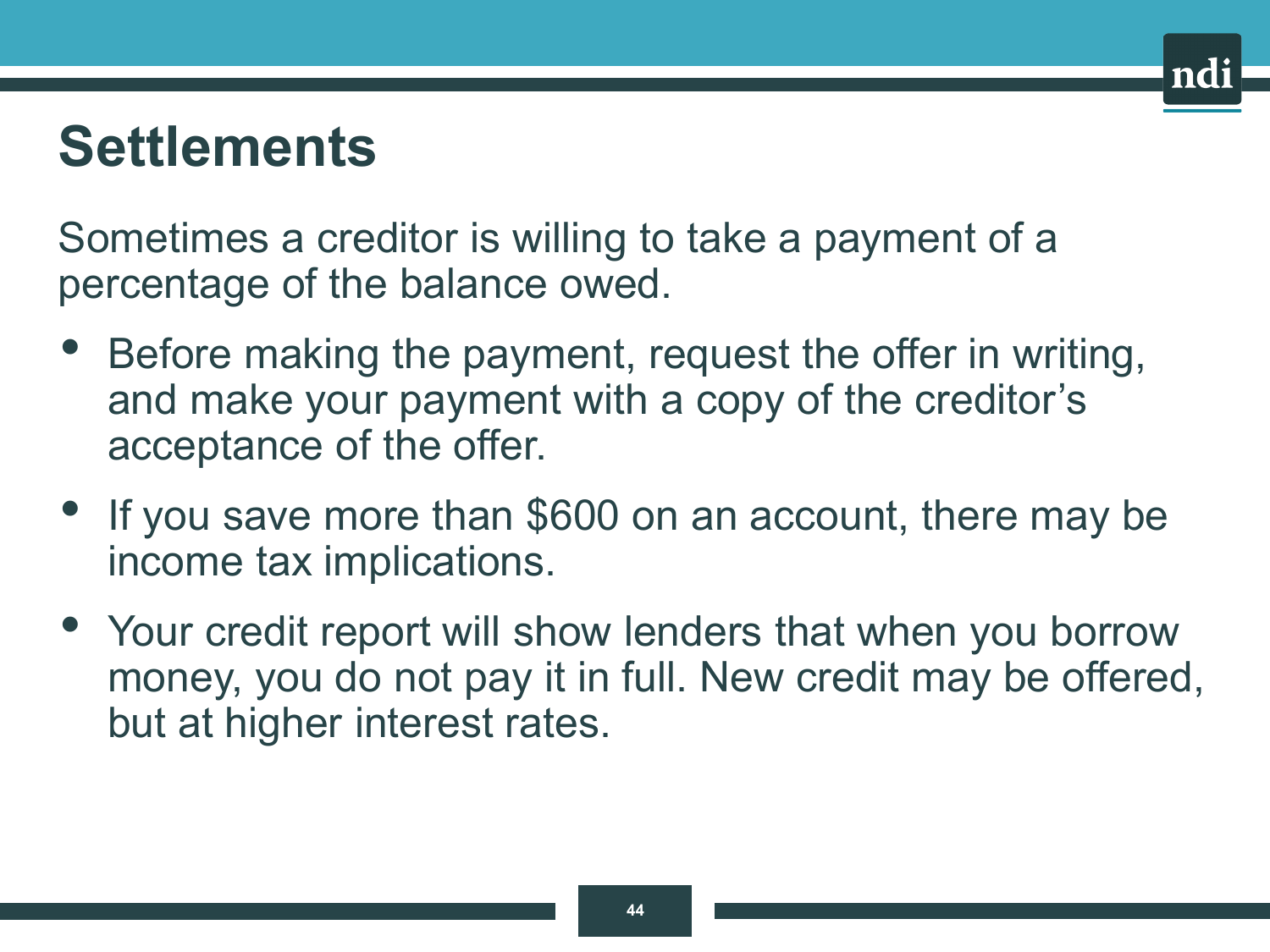### **Student Loan Discharge**

• [Click here to learn about the new guidelines for total and](https://www.disabilitydischarge.com/tpd-101)  permanent disability student loan discharge.

nd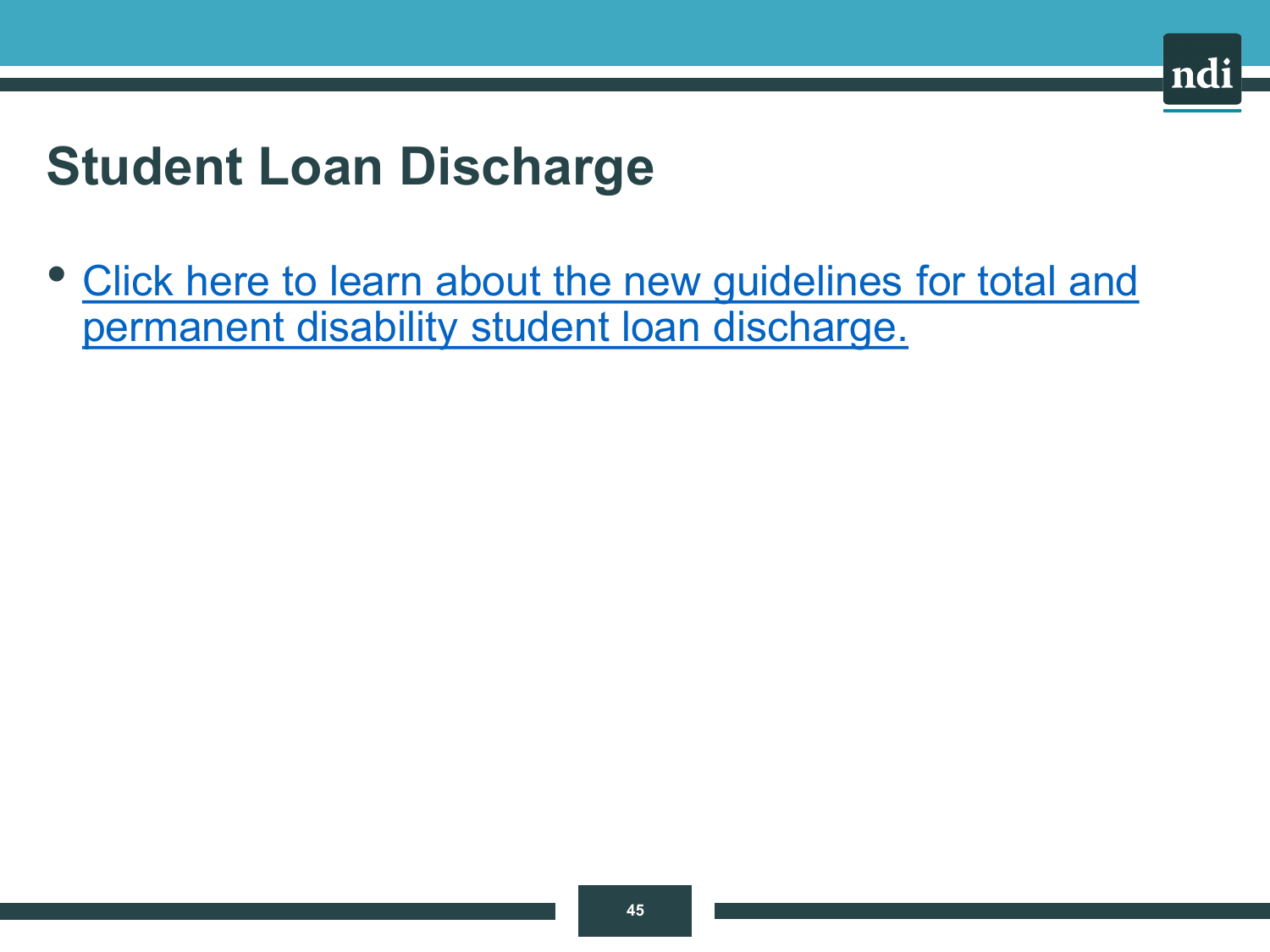### **Loan Review Process**

NDI AT Loan Program has a Loan Committee comprised of people who work within the field of disability, health care and employment. More than 50 percent, are people with disabilities.

- Your personally identifiable information is not shared with the loan committee members.
- Decisions are made by consensus. Everyone on the loan committee must agree that the application is either prequalified or denied.

**Nationally, Alternative Finance Programs (AFP) have secured and maintained repayment rates of 94 percent to 98 percent.**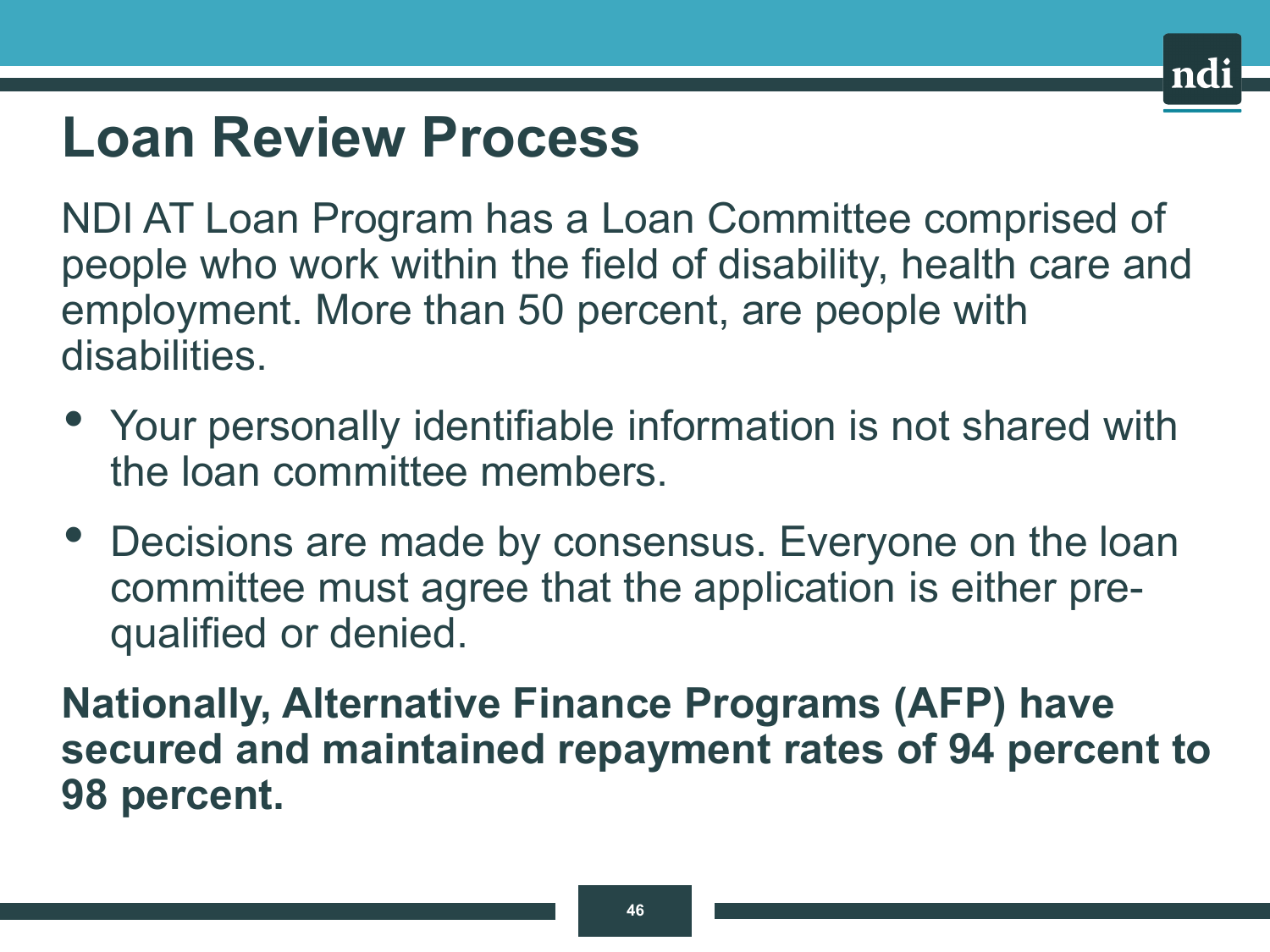# **Comparison**

| Loan               | Cost / Term           | Interest | Monthly<br><b>Payment</b> | <b>Payment Total</b> |
|--------------------|-----------------------|----------|---------------------------|----------------------|
| <b>AT Vendor</b>   | \$10,000 / 5<br>years | 16%      | \$243.18                  | \$14,590.83          |
| <b>Credit Card</b> | \$10,000 / 5<br>years | 24%      | \$287.68                  | \$17,268.78          |
| AFP AT Ioan        | \$10,000 / 5<br>years | 6%       | \$193.00                  | \$11,580.00          |

ndi

An AFP AT loan could save **\$3,010 or more** while helping the loan recipient(s) to develop positive credit.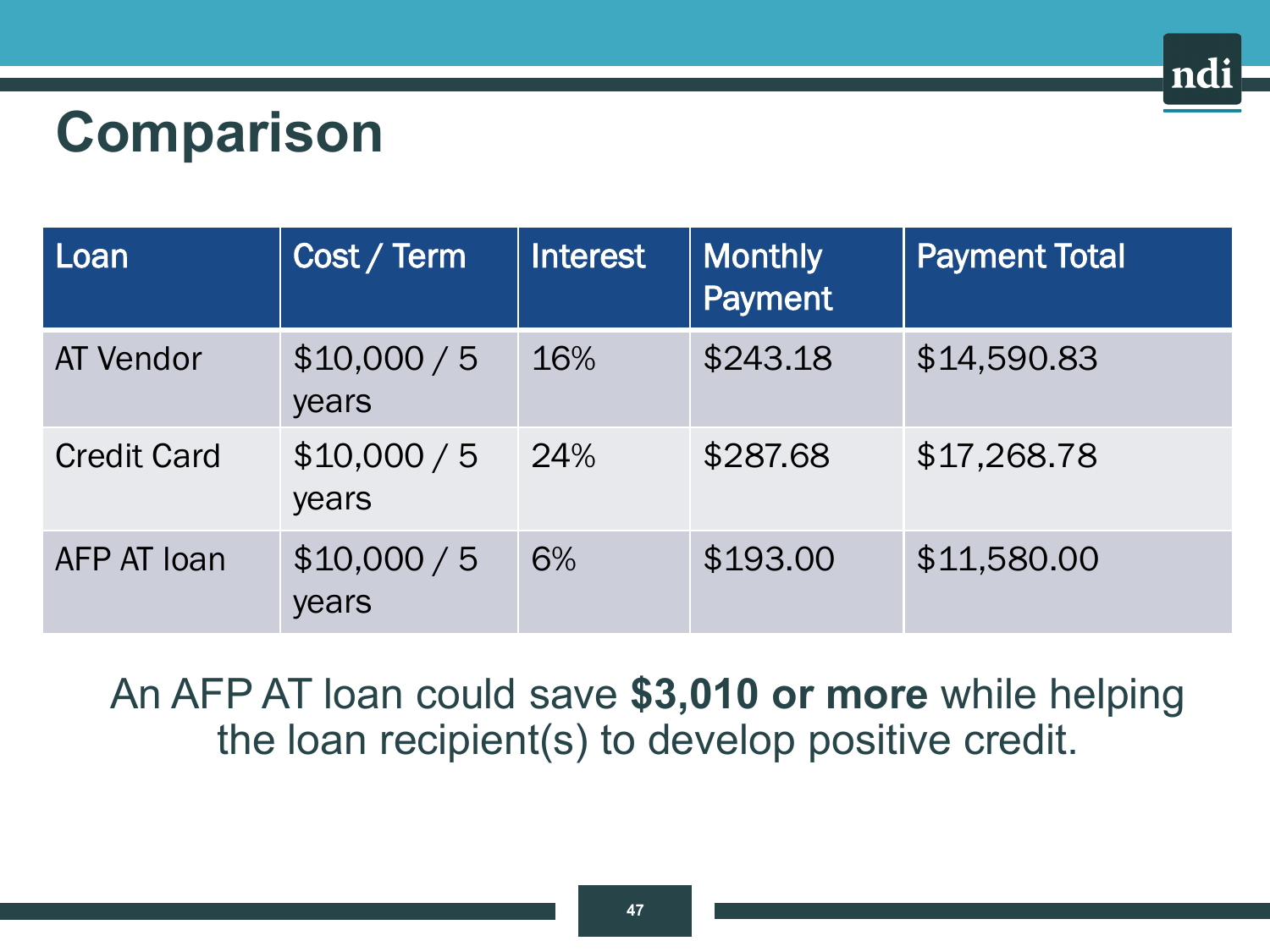# **Loan Application Timeline (Averaging 2 days)**

ndi

| <b>Activity</b>                                                                                        | <b>Time</b>                                  |  |
|--------------------------------------------------------------------------------------------------------|----------------------------------------------|--|
| <b>Review AT Fact Sheet</b>                                                                            | 5 minutes                                    |  |
| Review Loan Application Instructions & Check List                                                      | 20 minutes                                   |  |
| Research the AT Resource Guide for New Jersey or<br>New York to find the right AT and funding for you. | Your timeline                                |  |
| Complete Orientation and Spending Plan                                                                 | 1 hour to view and complete<br>spending plan |  |
| Complete on-line NDI Loan Application, Upload<br>Spending Plan, Verifying Documents                    | 1 hour                                       |  |
| Participate in Intake Appointment; review credit report<br>and pre-application                         | 1 hour                                       |  |
| <b>Loan Committee Review</b>                                                                           | Within 2 weeks; 2 day average                |  |
| Pre-Qualified Loan Packet to Financial Institution,<br>Loan Document Signatures, Loan Provided         | Within 10 days                               |  |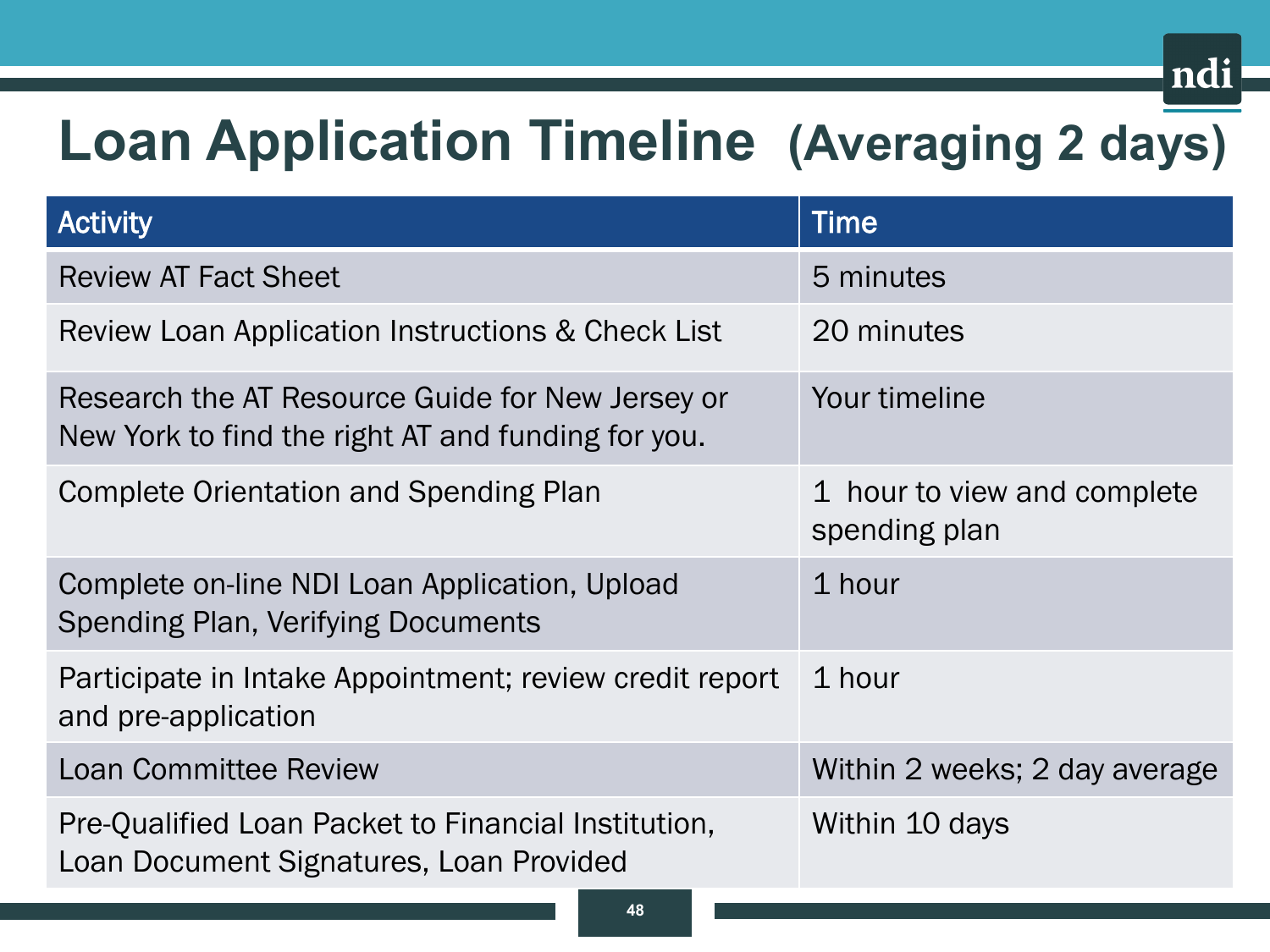### **Contact**

Laurie Schaller [lschaller@ndi-inc.org](mailto:lschaller@ndi-inc.org) Manager, Financial Empowerment [assistivetechloans.com](http://assistivetechloans.com/) Phone and FAX: **(202) 449-9521** Webinars are recorded

nd

Community presentations available